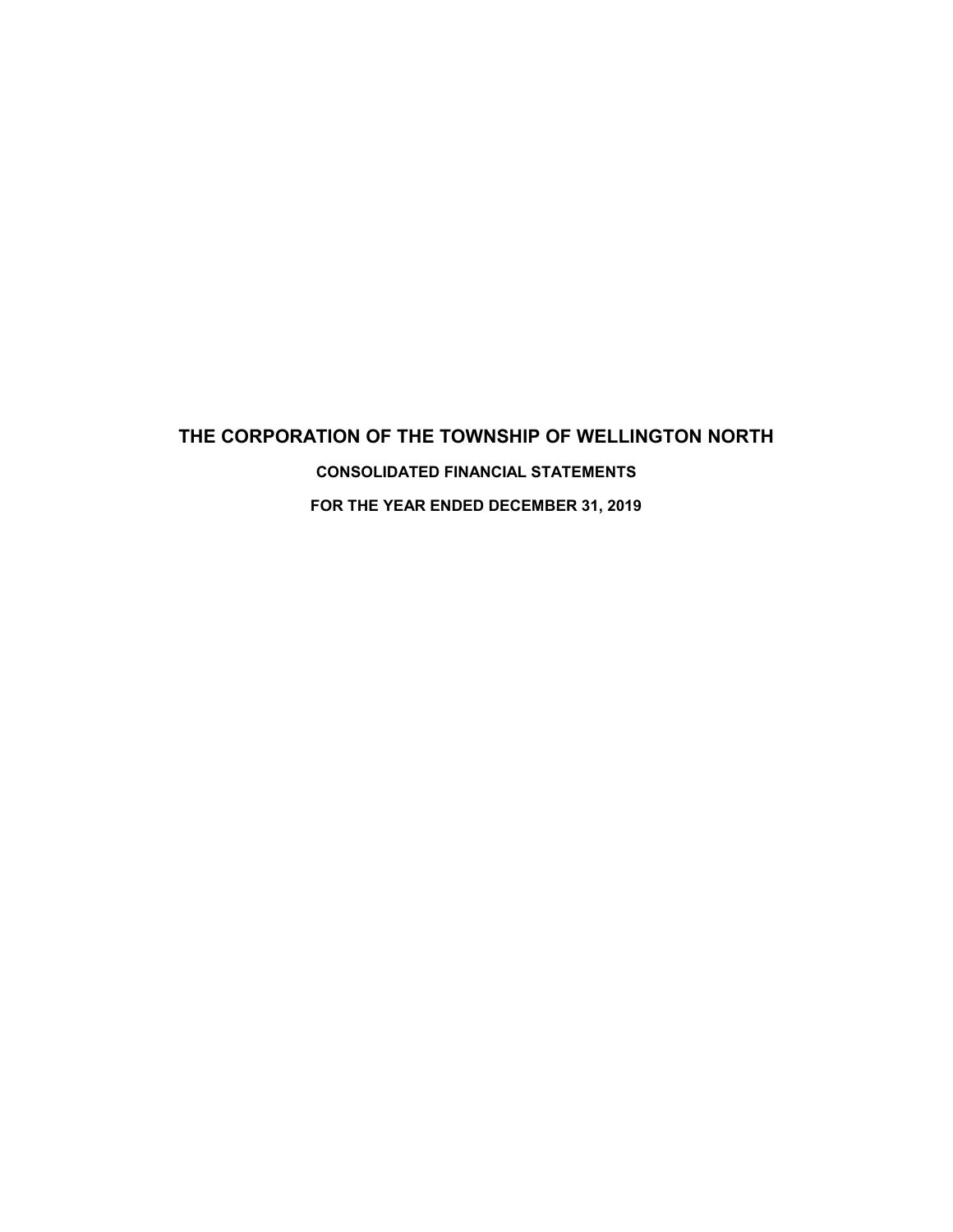**INDEX TO THE CONSOLIDATED FINANCIAL STATEMENTS**

**YEAR ENDED DECEMBER 31, 2019**

|                                                          | Page      |
|----------------------------------------------------------|-----------|
| THE CORPORATION OF THE TOWNSHIP OF WELLINGTON NORTH      |           |
| <b>INDEPENDENT AUDITOR'S REPORT</b>                      | $3 - 4$   |
| CONSOLIDATED FINANCIAL STATEMENTS                        |           |
| <b>Consolidated Statement of Financial Position</b>      | 5         |
| <b>Consolidated Statement of Operations</b>              | 6         |
| Consolidated Statement of Change in Net Financial Assets | 7         |
| <b>Consolidated Statement of Cash Flow</b>               | 8         |
| Notes to the Consolidated Financial Statements           | $9 - 16$  |
| <b>Consolidated Schedule of Segmented Disclosure</b>     | 17        |
| <b>Consolidated Schedule of Tangible Capital Assets</b>  | 18        |
| <b>Consolidated Schedule of Accumulated Surplus</b>      | 19        |
| <b>TRUST FUNDS</b>                                       |           |
| <b>INDEPENDENT AUDITOR'S REPORT</b>                      | $21 - 22$ |
| <b>FINANCIAL STATEMENTS</b>                              |           |
| <b>Statements of Financial Position and Continuity</b>   | 22        |
| Notes to the Financial Statements                        | 23        |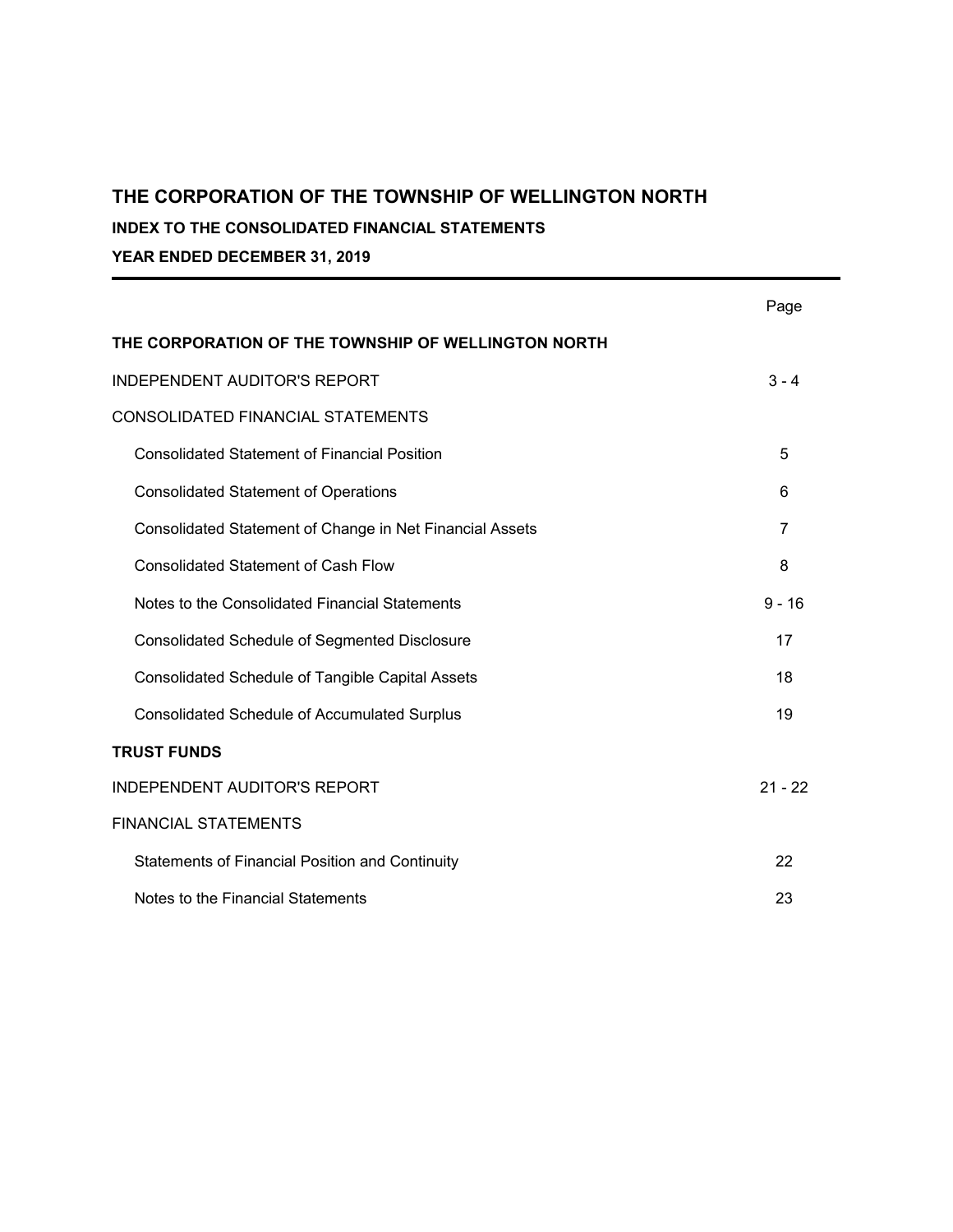

### **INDEPENDENT AUDITOR'S REPORT**

To the Members of Council, Inhabitants and Ratepayers of The Corporation of the Township of Wellington North

#### **Opinion**

We have audited the accompanying consolidated financial statements of The Corporation of the Township of Wellington North, which comprise the consolidated statement of financial position as at December 31, 2019 and the consolidated statements of operations, change in net financial assets and cash flow for the year then ended, and notes to the financial statements, including a summary of significant accounting policies.

In our opinion, these consolidated financial statements present fairly, in all material respects, the financial position of The Corporation of the Township of Wellington North as at December 31, 2019 and the results of its operations and its cash flows for the year then ended in accordance with Canadian public sector accounting standards.

#### **Basis of Opinion**

We conducted our audit in accordance with Canadian generally accepted auditing standards. Our responsibilities under those standards are further described in the Auditor's Responsibilities for the Audit of the Consolidated Financial Statements section of our report. We are independent of the The Corporation of the Township of Wellington North in accordance with the ethical requirements that are relevant to our audit of the financial statements in Canada, and we have fulfilled our other ethical responsibilities in accordance with these requirements. We believe that the audit evidence we have obtained is sufficient and appropriate to provide a basis for our opinion.

#### **Responsibilities of Management and Those Charged with Governance for the Financial Statements**

Management is responsible for the preparation and fair presentation of the consolidated financial statements in accordance with Canadian public sector accounting standards and for such internal control as management determines is necessary to enable the preparation of consolidated financial statements that are free from material misstatement, whether due to fraud or error.

In preparing the consolidated financial statements, management is responsible for assessing the corporation's ability to continue as a going concern, disclosing, as applicable, matters related to a going concern and using the going concern basis of accounting unless management either intends to liquidate the corporation or to cease operations, or has no realistic alternative but to do so.

Those charged with governance are responsible for overseeing the corporation's financial reporting process.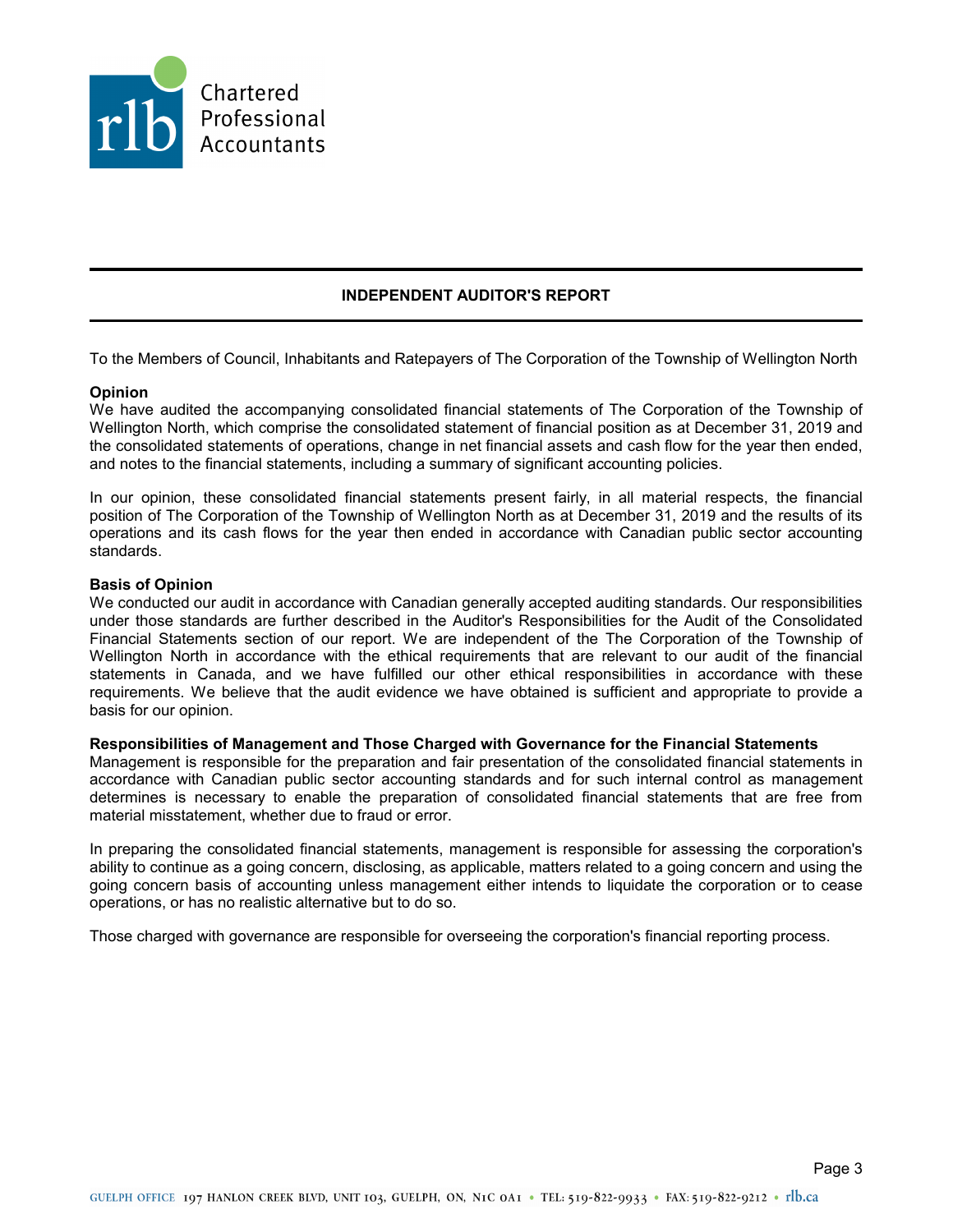#### **Auditor's Responsibilities for the Audit of the Consolidated Financial Statements**

Our objectives are to obtain reasonable assurance about whether the consolidated financial statements, as a whole, are free from material misstatement, whether due to fraud or error, and to issue an auditor's report that includes our opinion. Reasonable assurance is a high level of assurance, but is not a guarantee that an audit conducted in accordance with Canadian generally accepted auditing standards will always detect a material misstatement when it exists. Misstatements can arise from fraud or error and are considered material if, individually or in the aggregate, they could reasonably be expected to influence the economic decisions of users taken on the basis of these consolidated financial statements.

A further description of the auditor's responsibilities for the audit of the consolidated financial statements is located at RLB LLP's website at: www.rlb.ca/additional-auditor-responsibilities-consolidated. This description forms part of our auditor's report.

LB LLP

Guelph, Ontario Chartered Professional Accountants June 22, 2020 Licensed Public Accountants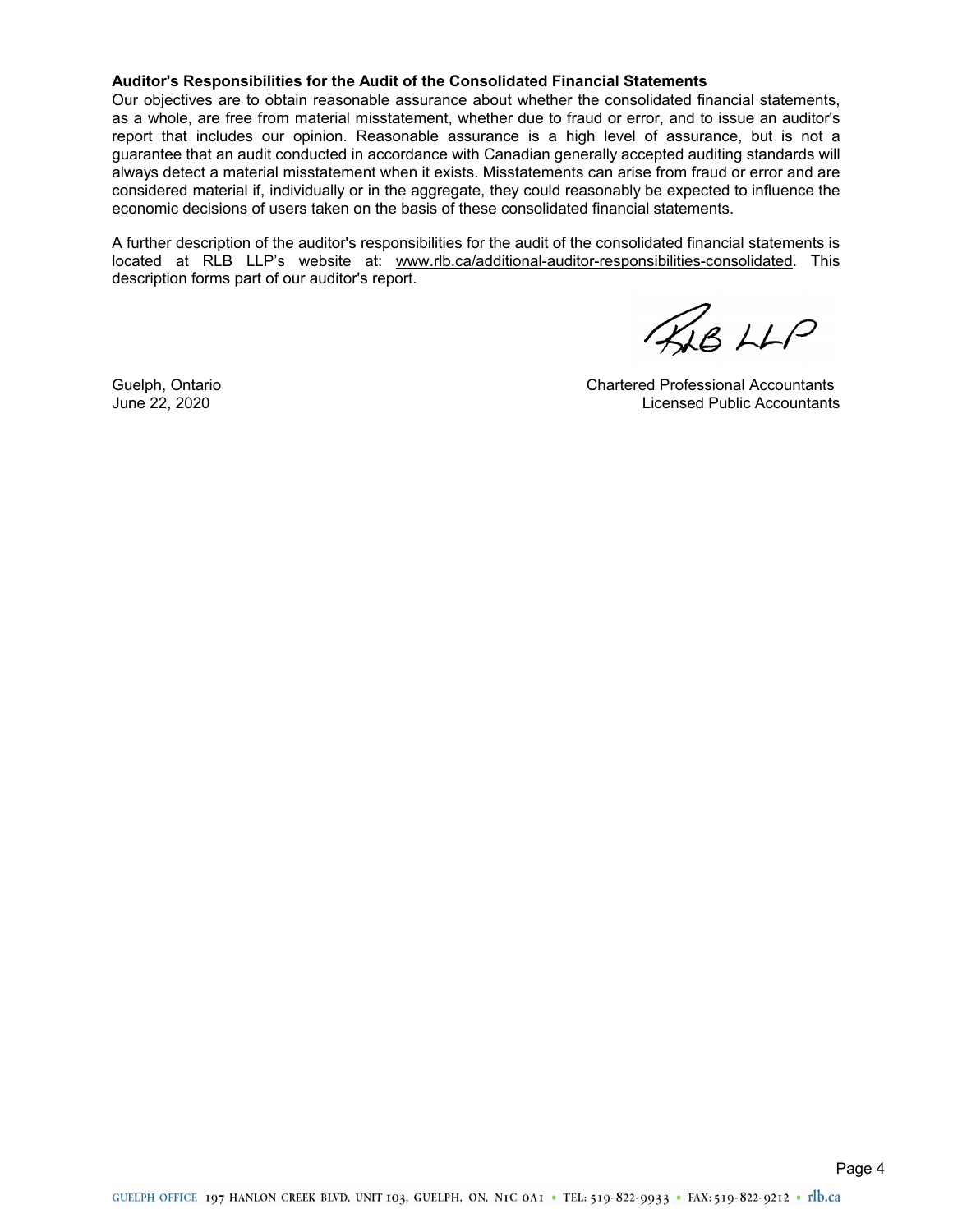## **CONSOLIDATED STATEMENT OF FINANCIAL POSITION**

## **AS AT DECEMBER 31, 2019**

|                                                                                                                                                                         | 2019                                                                                       | 2018<br>(note 14)                                                                          |  |  |  |
|-------------------------------------------------------------------------------------------------------------------------------------------------------------------------|--------------------------------------------------------------------------------------------|--------------------------------------------------------------------------------------------|--|--|--|
| FINANCIAL ASSETS                                                                                                                                                        |                                                                                            |                                                                                            |  |  |  |
| Cash (note 2)<br>Investments<br>Taxes receivable<br>Trade and other receivables<br>Long term receivables (note 3)<br>Investment in Wellington North Power Inc. (note 4) | 23,896,221<br>\$<br>10,646<br>1,005,584<br>2,569,370<br>245,915<br>5,275,957<br>33,003,693 | 24,108,534<br>\$.<br>10,646<br>1,027,207<br>3,258,237<br>83,453<br>5,081,419<br>33,569,496 |  |  |  |
| <b>LIABILITIES</b>                                                                                                                                                      |                                                                                            |                                                                                            |  |  |  |
| Accounts payable and accrued liabilities<br>Deferred revenue (note 6)<br>Long term debt (note 5)                                                                        | 3,225,930<br>1,906,474<br>2,399,468<br>7,531,872                                           | 3,102,218<br>4,087,815<br>3,656,692<br>10,846,725                                          |  |  |  |
| <b>NET FINANCIAL ASSETS</b>                                                                                                                                             | 25,471,821                                                                                 | 22,722,771                                                                                 |  |  |  |
| NON-FINANCIAL ASSETS                                                                                                                                                    |                                                                                            |                                                                                            |  |  |  |
| Tangible capital assets (schedule 2)<br>Prepaid expenses                                                                                                                | 115,477,864<br>27,848<br>115,505,712                                                       | 112,024,088<br>25.193<br>112,049,281                                                       |  |  |  |

**ACCUMULATED SURPLUS** (schedule 3)  $$140,977,533$  \$134,772,052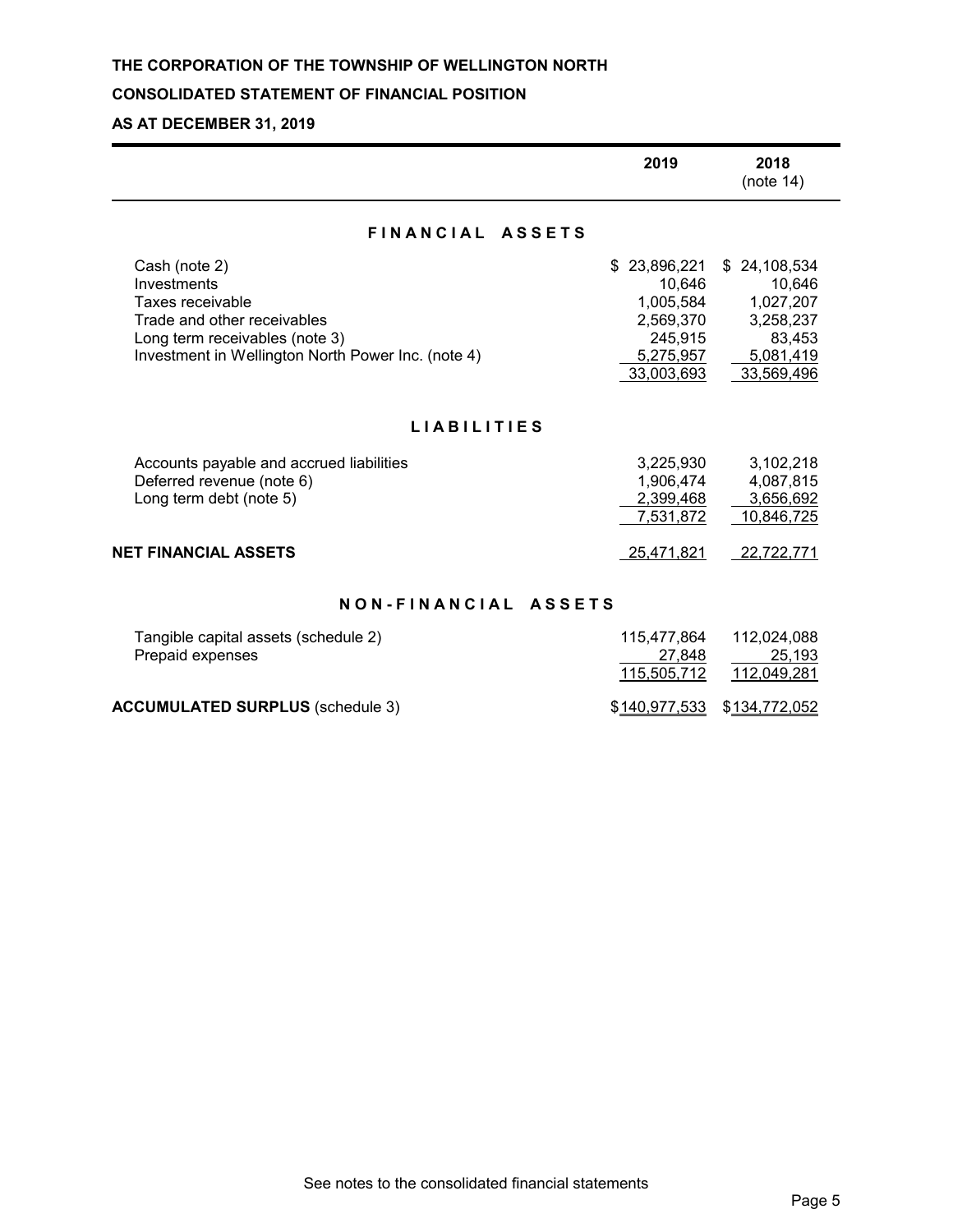## **CONSOLIDATED STATEMENT OF OPERATIONS**

**FOR THE YEAR ENDED DECEMBER 31, 2019**

|                                                 | 2019<br><b>Budget</b><br>(note 8) |    | 2019<br><b>Actual</b> | 2018<br><b>Actual</b><br>(note 14) |
|-------------------------------------------------|-----------------------------------|----|-----------------------|------------------------------------|
| <b>REVENUE</b>                                  |                                   |    |                       |                                    |
| Net taxation/user charges                       | \$<br>7,753,925                   | S. | 7,900,251             | \$<br>7,496,379                    |
| Fees and service charges                        | 5,712,917                         |    | 5,764,814             | 5,647,657                          |
| Grants                                          | 2,512,278                         |    | 3,284,439             | 3,708,559                          |
| Other income (note 7)                           | 1,468,939                         |    | 2,127,489             | 1,756,263                          |
| Obligatory reserve funds revenue                |                                   |    |                       |                                    |
| recognized (note 6)                             | 0                                 |    | 3,370,112             | 1,459,998                          |
|                                                 | 17,448,059                        |    | 22,447,105            | 20,068,856                         |
| <b>EXPENSES</b> (schedule 1)                    |                                   |    |                       |                                    |
| General government                              | 2,368,960                         |    | 1,760,257             | 1,527,923                          |
| Protection to persons and property              | 1,311,525                         |    | 1,564,840             | 1,558,272                          |
| <b>Transportation services</b>                  | 6,246,737                         |    | 6,732,098             | 6,120,270                          |
| <b>Environmental services</b>                   | 3,755,294                         |    | 3,597,509             | 3,271,463                          |
| <b>Health services</b>                          | 60,602                            |    | 53,465                | 51,960                             |
| Recreation and cultural services                | 2,152,838                         |    | 2,099,204             | 1,934,823                          |
| Planning and development                        | 118,809                           |    | 434,251               | 353,722                            |
|                                                 | 16,014,765                        |    | 16,241,624            | 14,818,433                         |
| <b>ANNUAL SURPLUS</b>                           | \$<br>1,433,294                   | \$ | 6,205,481             | \$<br>5,250,423                    |
| <b>ACCUMULATED SURPLUS at beginning of year</b> |                                   |    | \$134,772,052         | \$129,521,629                      |
| Annual surplus                                  |                                   |    | 6,205,481             | 5,250,423                          |
| <b>ACCUMULATED SURPLUS at end of year</b>       |                                   |    | \$140,977,533         | \$134,772,052                      |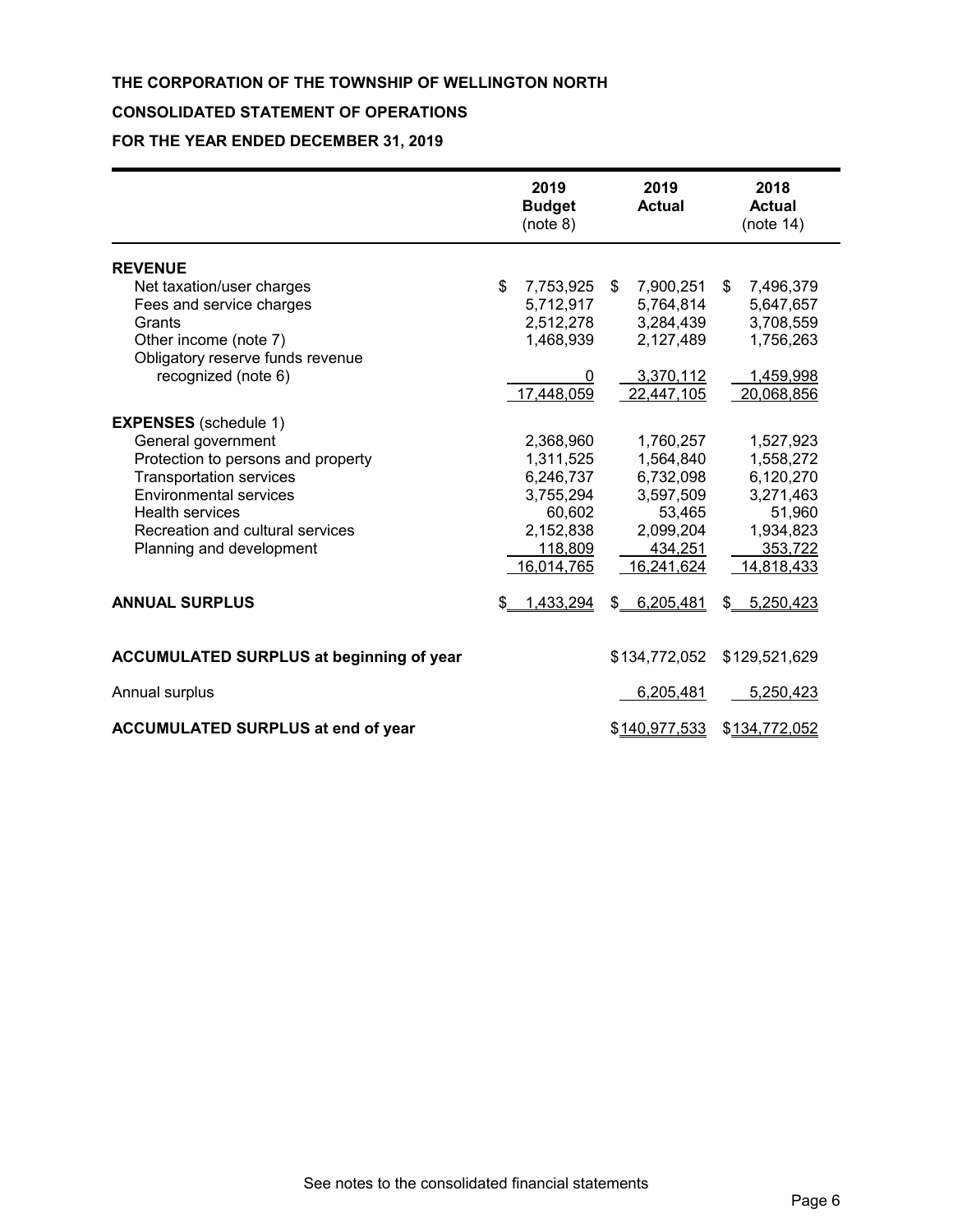## **THE CORPORATION OF THE TOWNSHIP OF WELLINGTON NORTH CONSOLIDATED STATEMENT OF CHANGE IN NET FINANCIAL ASSETS FOR THE YEAR ENDED DECEMBER 31, 2019**

|                                                                                                                                                                                            | 2019<br><b>Budget</b><br>(note 8)                   | 2019<br><b>Actual</b>                                            | 2018<br><b>Actual</b><br>(note 14)                           |
|--------------------------------------------------------------------------------------------------------------------------------------------------------------------------------------------|-----------------------------------------------------|------------------------------------------------------------------|--------------------------------------------------------------|
| <b>Annual surplus</b>                                                                                                                                                                      | 1,433,294<br>\$.<br>£.                              | 6,205,481 \$                                                     | 5,250,423                                                    |
| Acquisition of tangible capital assets<br>Amortization of tangible capital assets<br>(Gain) loss on disposal of tangible capital assets<br>Proceeds on disposal of tangible capital assets | (8,840,484)<br>5,104,210<br>(15,000)<br>(3,751,274) | (8,840,484)<br>5,347,824<br>(133, 568)<br>172,452<br>(3,453,776) | (7,924,779)<br>5,104,210<br>30,012<br>284,328<br>(2,506,229) |
| Change in prepaid expenses                                                                                                                                                                 | 0                                                   | (2,655)                                                          | (7, 278)                                                     |
| (DECREASE) INCREASE IN NET FINANCIAL<br><b>ASSETS</b>                                                                                                                                      | (2,317,980)<br>\$.                                  | 2,749,050                                                        | 2,736,916                                                    |
| NET FINANCIAL ASSETS at beginning of year                                                                                                                                                  |                                                     | 22,722,771                                                       | 19,985,855                                                   |
| <b>NET FINANCIAL ASSETS at end of year</b>                                                                                                                                                 |                                                     | 25,471,821 \$                                                    | 22.722.771                                                   |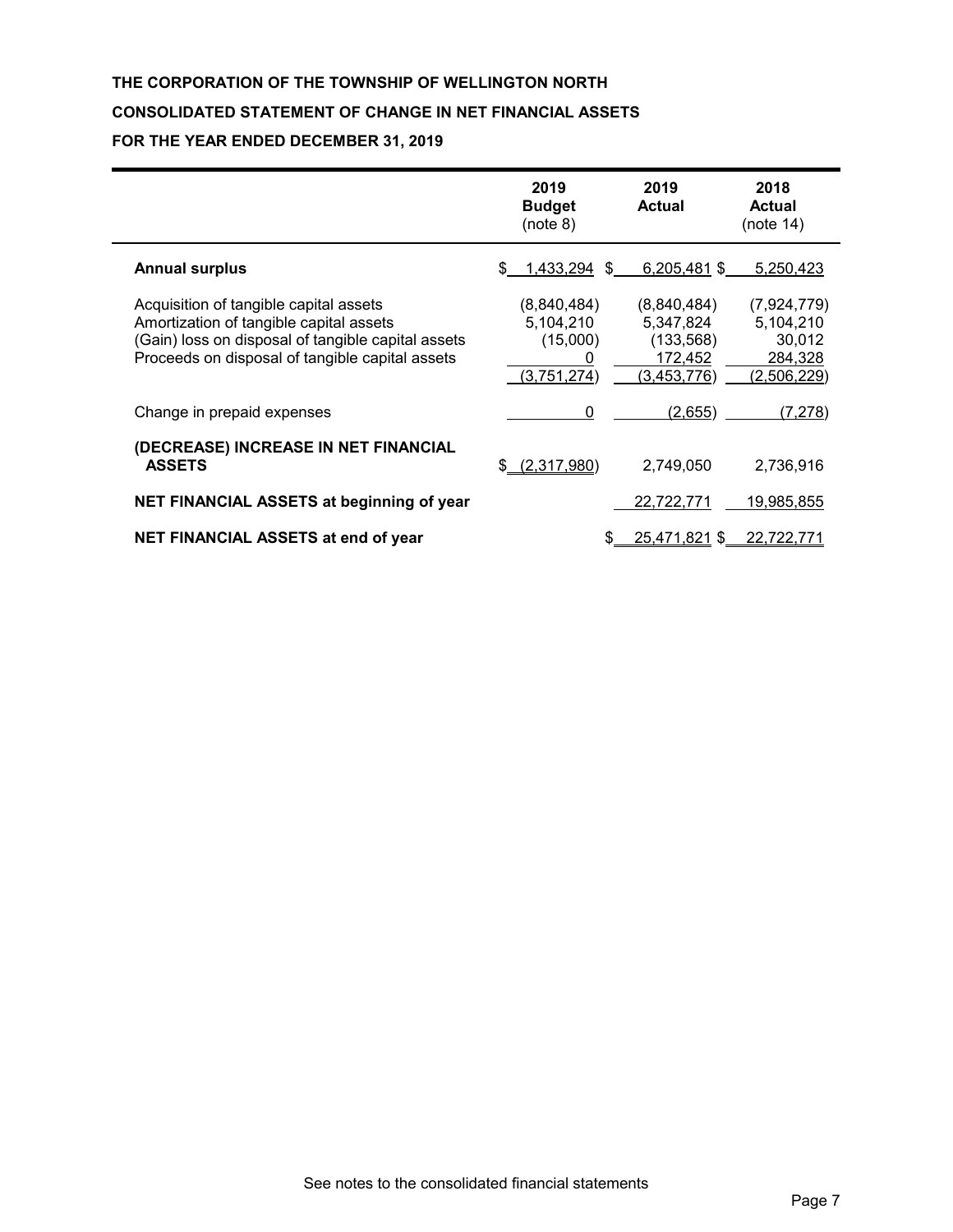## **CONSOLIDATED STATEMENT OF CASH FLOW**

## **FOR THE YEAR ENDED DECEMBER 31, 2019**

|                                                                                                                                                                                                                                                 | 2019                                                                                  | 2018<br>(note 14)                                                                   |
|-------------------------------------------------------------------------------------------------------------------------------------------------------------------------------------------------------------------------------------------------|---------------------------------------------------------------------------------------|-------------------------------------------------------------------------------------|
| CASH PROVIDED BY (USED IN) OPERATING ACTIVITIES<br>Annual surplus for the year<br>Items not requiring an outlay of cash<br>Amortization<br>(Gain) loss on disposal of tangible capital assets<br>Share of income of Wellington North Power Inc. | 6,205,481<br>5,347,824<br>(133, 568)<br>(250, 212)<br>4,964,044                       | \$5,250,423<br>5,104,210<br>30,012<br>(317, 045)<br>4,817,177                       |
| Net changes in non-cash working capital<br>Taxes receivable<br>Trade and other receivables<br>Accounts payable and accrued liabilities<br>Prepaid expenses and inventory<br>Deferred revenue                                                    | 11,169,525<br>21,623<br>688,867<br>123,712<br>(2,655)<br>(2, 181, 341)<br>(1,349,794) | 10,067,600<br>544,133<br>(863, 255)<br>687,503<br>(7, 278)<br>(244, 365)<br>116,738 |
| CASH PROVIDED BY (USED IN) CAPITAL ACTIVITIES<br>Acquisition of tangible capital assets<br>Proceeds on disposal of tangible capital assets                                                                                                      | 9,819,731<br>(8,840,484)<br>172,452<br>(8,668,032)                                    | 10,184,338<br>(7,924,779)<br>284,328<br>(7,640,451)                                 |
| <b>CASH USED IN FINANCING ACTIVITIES</b><br>Repayment of long term debt                                                                                                                                                                         | (1,257,224)                                                                           | (1,458,655)                                                                         |
| CASH PROVIDED BY (USED IN) INVESTING ACTIVITIES<br>(Increase) decrease in long term receivables<br>Dividends received from Wellington North Power Inc.                                                                                          | (162, 462)<br>55,674<br>(106, 788)                                                    | 39,405<br>46,462<br>85,867                                                          |
| NET (DECREASE) INCREASE IN CASH AND CASH<br><b>EQUIVALENTS</b>                                                                                                                                                                                  | (212, 313)                                                                            | 1,171,099                                                                           |
| CASH, beginning of year                                                                                                                                                                                                                         | 24,108,534                                                                            | 22,937,435                                                                          |
| CASH, end of year                                                                                                                                                                                                                               | \$23,896,221                                                                          | \$24,108,534                                                                        |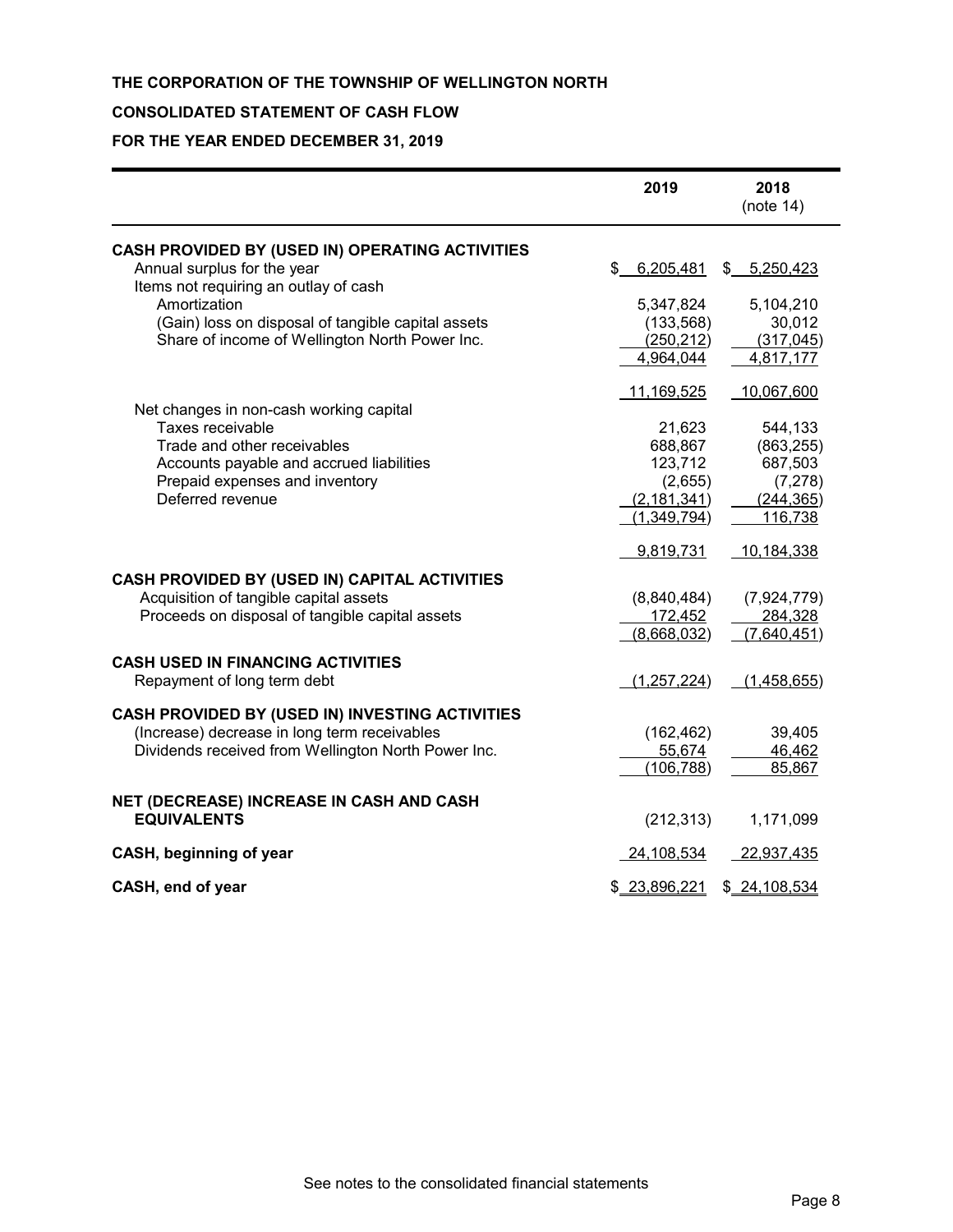## **1. SUMMARY OF SIGNIFICANT ACCOUNTING POLICIES**

The consolidated financial statements of The Corporation of the Township of Wellington North are the representation of management prepared in accordance with Canadian public sector accounting standards (PSAS) as established by the Public Sector Accounting Board (PSAB) of CPA Canada. Significant accounting policies adopted by The Corporation of the Township of Wellington North are as follows:

#### (a) ACKNOWLEDGEMENT OF RESPONSIBILITY

The management of The Corporation of the Township of Wellington North acknowledges its responsibility for the creation and compilation of the consolidated financial statements and the following significant accounting policy decisions and related policy notes.

- (b) BASIS OF CONSOLIDATION
	- (i) These consolidated statements reflect the assets, liabilities, revenues and expenses of the current fund, capital fund, reserves and reserve funds of all municipal organizations, committees and boards which are controlled by Council. All interfund assets and liabilities and revenues and expenses have been eliminated on consolidation. The following board has been reflected in the consolidated financial statements:

Mount Forest Business Improvement Area 100%

Government business enterprises and partnerships are separate legal entities which do not rely on the municipality for funding. Investments in government business enterprises are accounted for using the modified equity method. The following government business enterprise is reflected in the consolidated financial statements:

Wellington North Power Inc. 96.71%

(ii) Accounting for County and School Board Transactions:

The taxation, other revenues, expenditures, assets and liabilities with respect to the operations of the school boards and the County of Wellington are not reflected in the municipal fund balances of these financial statements. Overlevies (underlevies) are reported on the Consolidated Statement of Financial Position as accrued liabilities (other receivables). See note 10.

- (iii) Trust funds and their related operations administered by the municipality are not consolidated, but are reported separately on the Trust Funds Statement of Financial Position and Continuity.
- (c) BASIS OF ACCOUNTING
	- (i) Sources of financing and expenditures are reported on the accrual basis of accounting.
	- (ii) The accrual basis of accounting recognizes revenues as they become available and measurable. Expenditures are recognized as they are incurred and measurable as a result of receipt of goods or services and the creation of a legal obligation to pay.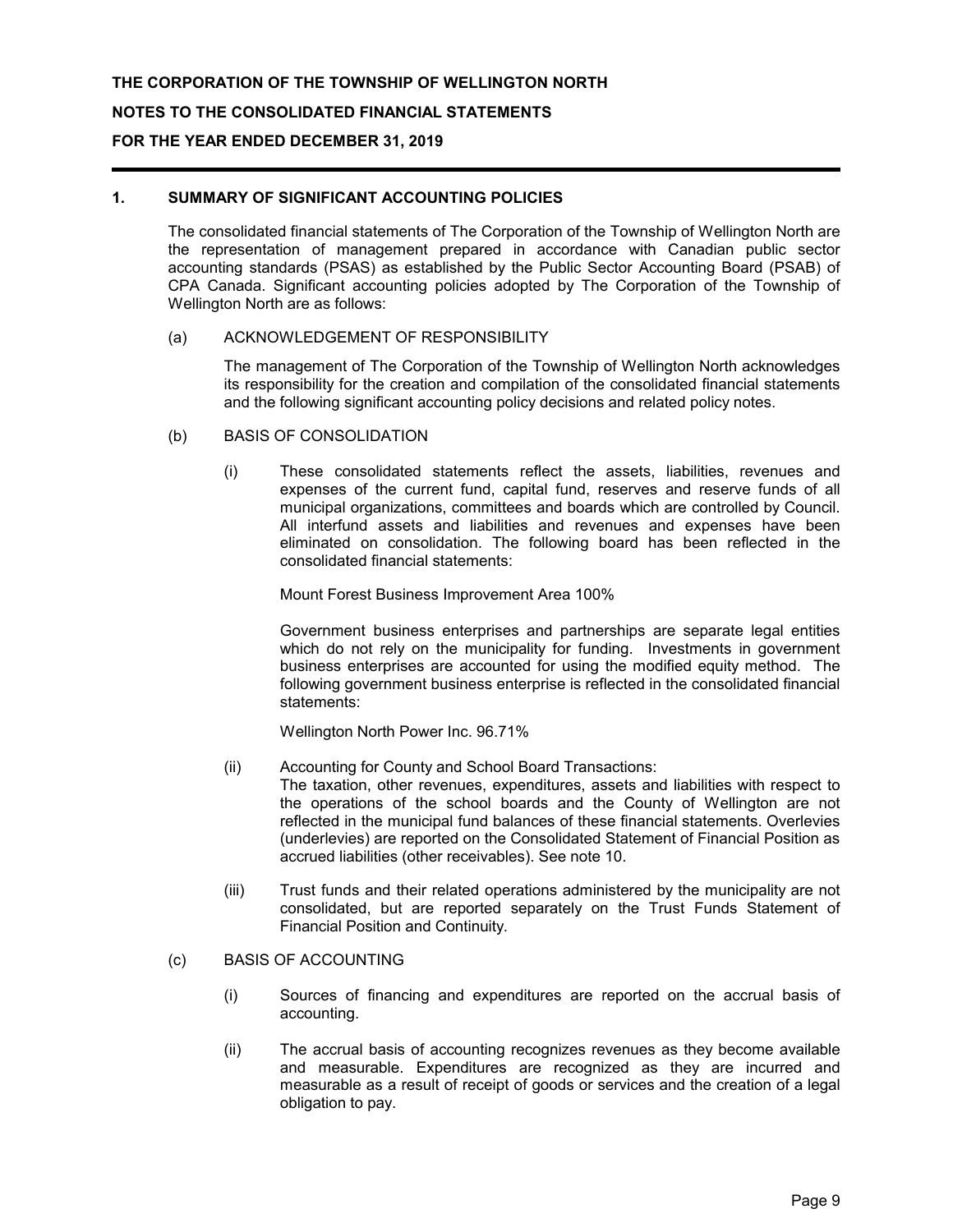## **1. SUMMARY OF SIGNIFICANT ACCOUNTING POLICIES** (continued)

(d) USE OF ESTIMATES

The preparation of financial statements in accordance with PSAS requires management to make estimates and assumptions that affect the reported amounts of assets and liabilities at the date of the financial statements, and the reported amounts of revenues and expenses during the reporting period. Significant areas requiring management's estimates include amortization of tangible capital assets and accrued liabilities. By their nature, these estimates are subject to measurement uncertainty and actual results could differ from management's best estimates as additional information becomes available in the future.

#### (e) INVESTMENTS

Investments held by the municipality are recorded at cost.

(f) LONG TERM RECEIVABLES

Long term receivables are recorded at cost.

(g) DEFERRED REVENUE

The revenue is reported on the consolidated statement of operations in the year in which it is used for the specified purpose, and any unspent revenue is deferred to the following year.

## (h) NON-FINANCIAL ASSETS

Non-financial assets are not available to discharge existing liabilities and are held for use in the provision of services. They have useful lives extending beyond the current year and are not intended for sale in the ordinary course of operations. The change in non-financial assets during the year, together with the excess of revenues over expenses, provides the Change in Net Financial Assets for the year.

(i) Tangible capital assets

Tangible capital assets are recorded at cost which includes all amounts that are directly attributed to acquisition, construction, development or betterment of the asset. The cost, less residual value, of the tangible capital asset is amortized on a straight-line basis over its estimated useful life as follows:

| Land improvements           | 30 to 75 years |
|-----------------------------|----------------|
| <b>Buildings</b>            | 20 to 50 years |
| Machinery and equipment     | 5 to 50 years  |
| Vehicles                    | 10 to 20 years |
| Roads                       | 30 years       |
| <b>Bridges and culverts</b> | 50 years       |
| Water and sewer systems     | 70 years       |

Assets under construction are not amortized until the asset is available for productive use.

(ii) Contributions of tangible capital assets

Tangible capital assets received as contributions are recorded at their fair value and are recognized as revenue at the date of receipt.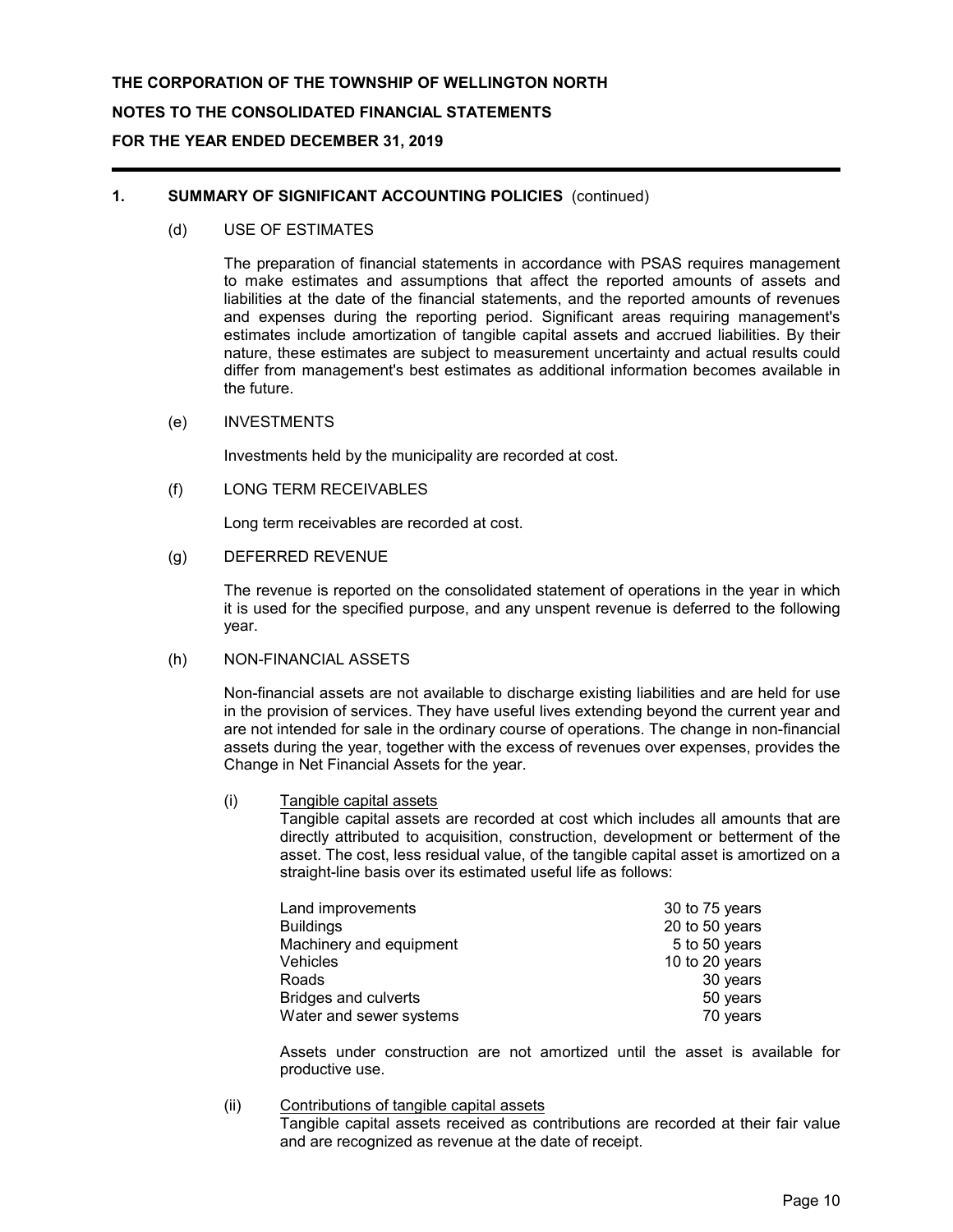### **1. SUMMARY OF SIGNIFICANT ACCOUNTING POLICIES** (continued)

- (h) NON-FINANCIAL ASSETS (continued)
	- (iii) Leases

Leases are classified as capital or operating leases. Leases which transfer substantially all of the benefits and risks incidental to ownership of property are accounted for as capital leases. All other leases are accounted for as operating leases and the related lease payments are charged to expenses as incurred.

## (i) REVENUE RECOGNITION

Revenues are recognized as follows:

- (i) Taxation, user charges, and penalties and interest on taxation are recognized as revenue when the amounts are levied on the municipality's ratepayers.
- (ii) Other fines and penalties, and donations are recognized when collected.
- (iii) Fees and services charges, and other revenue are recorded upon sale of goods or provision of service when collection is reasonably assured.
- (iv) Government transfers are recognized in the financial statements as revenues in the period in which events giving rise to the transfer occur providing the transfers are authorized, eligibility criteria have been met and reasonable estimates of the amounts can be made.
- (v) Revenue restricted by legislation, regulation or agreement and not available for general municipal purposes, such as grants, is reported as deferred revenue on the consolidated statement of financial position. The revenue is recognized in the consolidated statement of operations in the year in which it is used for the specified purpose.

#### (j) POST-EMPLOYMENT BENEFITS

The contributions to the Ontario Municipal Employees Retirement System ("OMERS"), a multi-employer defined benefit plan, are expensed when contributions are due.

#### **2. CASH**

The Township of Wellington North has an undrawn credit facility of \$1,000,000 for operating purposes.

The municipality's deposits are held with a Canadian Chartered Bank. The Canadian Deposit Insurance Corporation insures deposits up to a maximum of \$100,000 per depositor.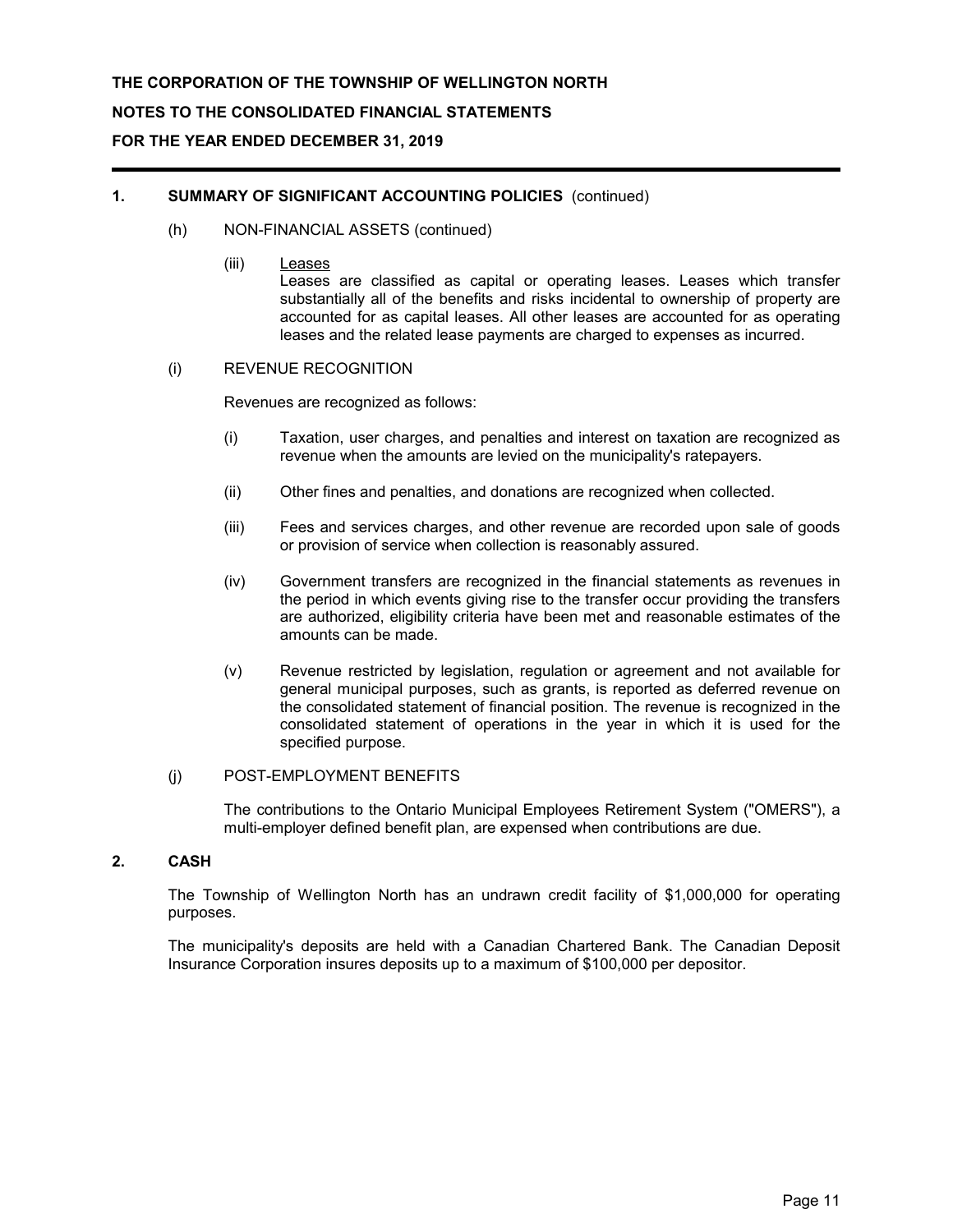### **NOTES TO THE CONSOLIDATED FINANCIAL STATEMENTS**

#### **FOR THE YEAR ENDED DECEMBER 31, 2019**

| 3. | <b>LONG TERM RECEIVABLES</b>                                          |              |              |  |
|----|-----------------------------------------------------------------------|--------------|--------------|--|
|    |                                                                       | 2019         | 2018         |  |
|    | Sewer loans, 6%, various repayment amounts,<br>due from 2021 to 2023  | \$<br>12.504 | \$<br>16,004 |  |
|    | VTB mortgage, no interest, annual payments of<br>\$20,000, due 2023   | 80,000       | 0            |  |
|    | Mount Forest Lions Club, no interest, due 2022                        | 43.141       | 0            |  |
|    | Tile drainage loans, 6%, various repayments,<br>due from 2020 to 2028 | 110,270      | 67,449       |  |
|    |                                                                       | 245.915      | 83.453       |  |

#### **4. INVESTMENT IN WELLINGTON NORTH POWER INC.**

Wellington North Power Inc. is a corporation incorporated under the laws of the Province of Ontario and provides municipal electrical services. The Corporation of the Township of Wellington North owns 96.71% of the outstanding shares of Wellington North Power Inc.

The following summarizes the financial position and operations of the government business enterprise which has been reported in these financial statements using the modified equity method:

|                                              | 2019         | 2018        |
|----------------------------------------------|--------------|-------------|
| Investment in common shares                  | \$1.585.016  | \$1,585,016 |
| Note receivable on demand, interest at 4.54% | 985.016      | 985.016     |
| Share of accumulated net income              | 2.705.925    | 2.511.387   |
|                                              | \$ 5,275,957 | \$5,081,419 |

During 2019, the Corporation of the Township of Wellington North received interest of \$44,720 (2018 - \$44,720) and dividends of \$55,674 (2018 - \$46,462) from Wellington North Power Inc. The municipality paid service fees of \$100,609 (2018 - \$99,525) and other expenses of \$77,947 (2018 - \$18,376) to Wellington North Power Inc. and purchased assets worth \$340,026 (2018 - \$0).

The following is selected financial information from the December 31, 2019 audited financial statements of Wellington North Power Inc.

|                                              | 2019                                    | 2018                                    |
|----------------------------------------------|-----------------------------------------|-----------------------------------------|
| Assets                                       | \$14,844,750                            | \$14,771,280                            |
| Liabilities<br>Equity<br>Regulatory balances | 9,649,976<br>\$<br>4,648,434<br>546,340 | 9,770,030<br>\$<br>4,391,215<br>610,035 |
|                                              | \$14,844,750                            | \$14,771,280                            |
| Revenues<br>Expenses                         | \$15,151,251<br>14,836,637              | \$14,866,370<br>14,483,734              |
| Net income for the year                      | 314,614                                 | \$<br>382,636                           |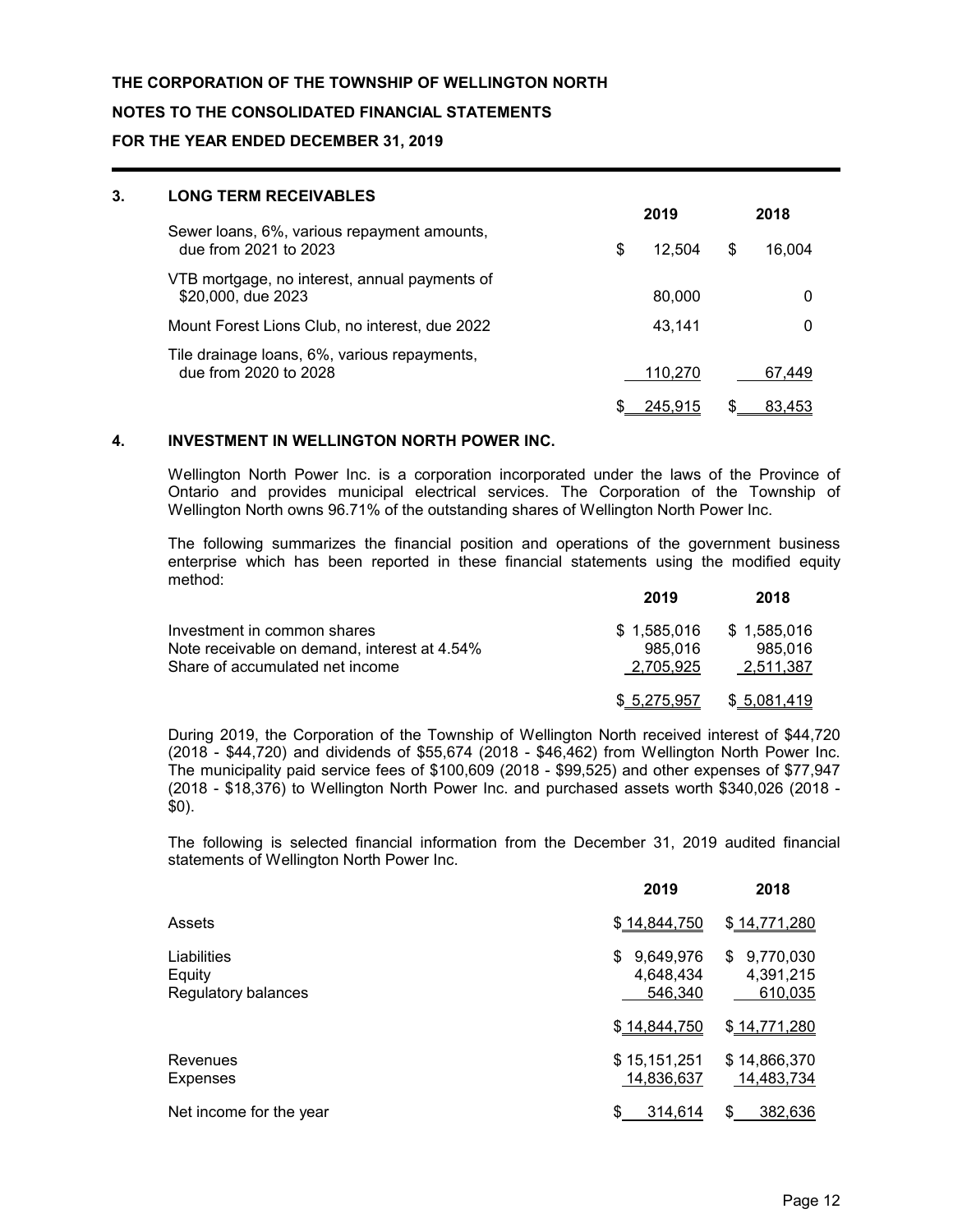#### **5. LONG TERM DEBT**

The balance of long term debt on the Consolidated Statement of Financial Position is made up of the following: **2019 2018**

|    |                                                                                                                            |                  |                                                     |                                                | 20.IA                               | 2010                 |
|----|----------------------------------------------------------------------------------------------------------------------------|------------------|-----------------------------------------------------|------------------------------------------------|-------------------------------------|----------------------|
|    | \$<br>Tile drainage loans payable, 6%, due from 2020 to 2028<br>Debenture payable, 5.84%, payable \$128,114 semi-annually, |                  |                                                     |                                                |                                     | 110,270 \$<br>67,449 |
|    | principal and interest, due August 2024<br>Debenture payable, 1.65% increasing to 4.90%, principal                         | 1,097,198        | 1,281,243                                           |                                                |                                     |                      |
|    | repayments annually at increasing rate, due February 2019<br>Debenture payable, 4.85%, principal repayments annually at    |                  |                                                     |                                                | $\mathbf 0$                         | 944,000              |
|    | increasing rate, due June 2020                                                                                             |                  |                                                     |                                                | 1,192,000                           | 1,364,000            |
|    |                                                                                                                            |                  |                                                     |                                                | \$2,399,468 \$3,656,692             |                      |
|    | Principal repayments, in aggregate, are due as follows:                                                                    |                  |                                                     |                                                |                                     |                      |
|    |                                                                                                                            |                  | 2020<br>2021                                        |                                                | \$1,407,345<br>224,193              |                      |
|    |                                                                                                                            |                  | 2022                                                |                                                | 230,792                             |                      |
|    |                                                                                                                            |                  | 2023                                                |                                                | 240,318                             |                      |
|    |                                                                                                                            |                  | 2024                                                |                                                | 254,448                             |                      |
|    |                                                                                                                            |                  | Thereafter                                          |                                                | 42,372                              |                      |
|    |                                                                                                                            |                  |                                                     |                                                | \$2,399,468                         |                      |
| 6. | <b>DEFERRED REVENUE</b>                                                                                                    |                  |                                                     |                                                |                                     |                      |
|    |                                                                                                                            | <b>DEC 31/18</b> | <b>CONTRI-</b><br><b>BUTIONS</b><br><b>RECEIVED</b> | <b>INVEST-</b><br><b>MENT</b><br><b>INCOME</b> | <b>REVENUE</b><br><b>RECOGNIZED</b> | <b>DEC 31/19</b>     |
|    | <b>OBLIGATORY RESERVE</b><br><b>FUNDS</b>                                                                                  |                  |                                                     |                                                |                                     |                      |
|    | Development charges \$3,329,069                                                                                            |                  | \$<br>384,594                                       | \$<br>25,685                                   | \$(2,577,849)                       | \$1,161,499          |
|    | Recreational land                                                                                                          | 168,898          | 28,000                                              | 4,453                                          | $\Omega$                            | 201,351              |
|    | Main St. revitalization                                                                                                    | 49,058           | 0                                                   | 568                                            | (23, 939)                           | 25,687               |
|    | Gas tax                                                                                                                    | 448,890          | 733,788                                             | 9,370                                          | (768, 324)                          | 423,724              |
|    |                                                                                                                            | 3,995,915        | 1,146,382                                           | 40,076                                         | (3,370,112)                         | 1,812,261            |
|    | <b>OTHER</b>                                                                                                               | 91,900           | 148,516                                             | 0                                              | (146, 203)                          | 94,213               |
|    |                                                                                                                            | \$4,087,815      | \$1,294,898                                         | \$<br>40,076                                   | \$(3,516,315)                       | \$1,906,474          |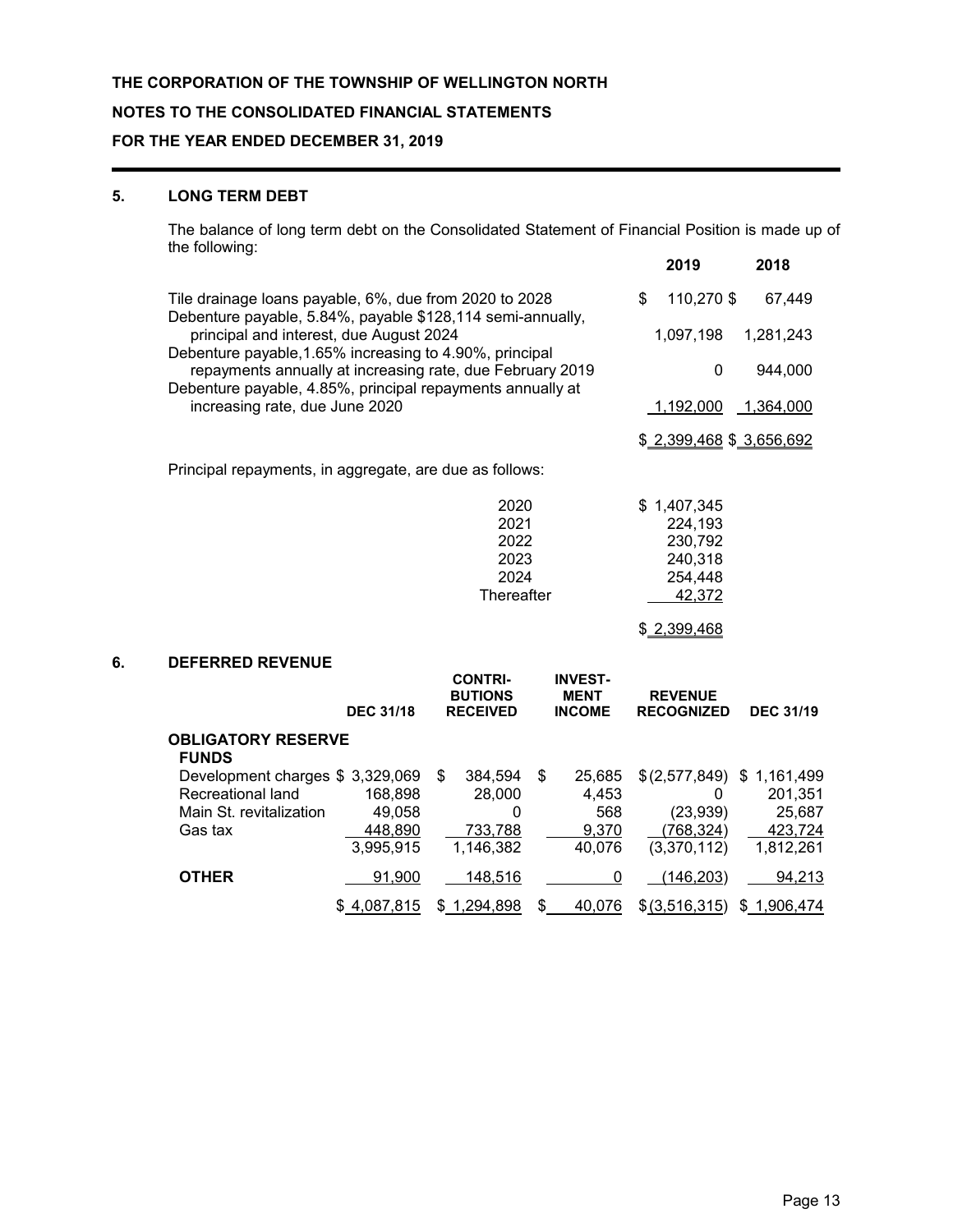#### **NOTES TO THE CONSOLIDATED FINANCIAL STATEMENTS**

**FOR THE YEAR ENDED DECEMBER 31, 2019**

### **7. OTHER INCOME**

|                                                                                                                                                                                                                                                                                              | 2019<br><b>Budget</b><br>(note 8)                                                     | 2019<br>Actual                                                                                      | 2018<br><b>Actual</b>                                                                            |
|----------------------------------------------------------------------------------------------------------------------------------------------------------------------------------------------------------------------------------------------------------------------------------------------|---------------------------------------------------------------------------------------|-----------------------------------------------------------------------------------------------------|--------------------------------------------------------------------------------------------------|
| Penalties and interest on taxation<br>Miscellaneous<br>Other fines and penalties<br>Investment income (note 4)<br>Rents, concessions and franchises<br>Donations<br>Gain (loss) on disposal of tangible capital assets<br>Developer contributions<br>Government business enterprise (note 4) | \$<br>175.000<br>47,400<br>1,500<br>272,000<br>576,568<br>381,471<br>15,000<br>0<br>0 | \$<br>155,439<br>73,576<br>3.841<br>683,408<br>583,685<br>243,760<br>133.568<br>$\Omega$<br>250,212 | \$<br>168,893<br>99,717<br>650<br>520,418<br>608,119<br>33,040<br>(30, 012)<br>38,393<br>317,045 |
|                                                                                                                                                                                                                                                                                              | 1.468.939                                                                             | \$2,127,489                                                                                         | '56,263                                                                                          |

### **8. BUDGET AMOUNTS**

The budget figures are presented for comparison purposes as prepared and approved by council, reclassified to confirm to the current financial statement presentation. The budgeted figures are prepared on the cash basis of accounting and have been restated to confirm to the accrual basis of accounting on which the actual figures are reported. The following chart reconciles the approved budget with the budget figures as presented in these consolidated financial statements:

| <b>Revenue</b>                               |               |
|----------------------------------------------|---------------|
| Approved Budget                              | \$ 37,256,063 |
| Transfer from reserve funds, net             | (17,926,410)  |
| Prior year carried forward                   | (781, 594)    |
| Unfunded amounts                             | (1,100,000)   |
| <b>Total revenues</b>                        | 17,448,059    |
| <b>Expenses</b>                              |               |
| <b>Approved Budget</b>                       | 37,256,063    |
| Acquisition of tangible capital assets       | (20,084,907)  |
| Debt principal repayments                    | (1,300,045)   |
| Amortization                                 | 4,993,694     |
| Contribution to Operating from Capital Fund, |               |
| Reserves and Reserve Funds                   | (4,850,040)   |
| <b>Total expenses</b>                        | 16,014,765    |
| <b>Annual surplus</b>                        | 1.433.294     |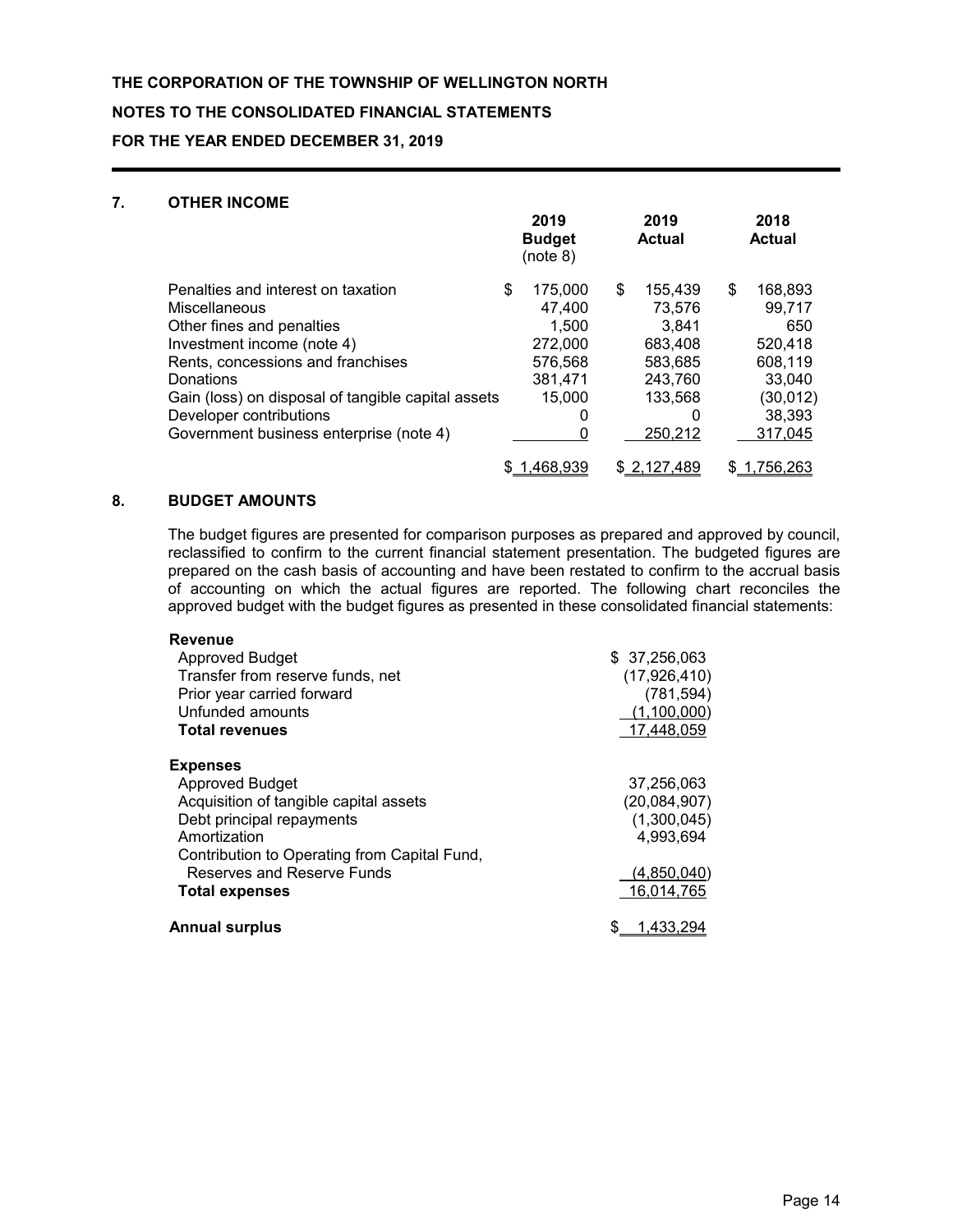#### **9. PENSION AGREEMENTS**

The municipality makes contributions to the Ontario Municipal Employees Retirement Fund (OMERS), which is a multi-employer plan, on behalf of 45 (2018 - 44) members of its staff. This plan is a defined benefit plan which specifies the amount of the retirement entitlement to be received by the employees based on the length of service and rates of pay. Employees and employers contribute jointly to the plan. The employer amount contributed to OMERS for 2019 by the municipality was \$251,747 (2018 - \$229,530). The contribution rate for 2019 was 9.0% to 14.6%, depending on age and income level, which is consistent with the previous year. OMERS is a multi-employer plan, therefore any pension plan surpluses or deficits are a joint responsibility of Ontario municipal organizations and their employees. As a result, the municipality does not recognize any share of the OMERS pension surplus or deficit. The last available report for the OMERS plan was December 31, 2019. At that time, the plan reported a \$3.4 billion actuarial deficit (2018 - \$4.2 billion actuarial deficit), based on accrued pension obligations of \$106.4 billion (2018 - \$99.1 billion) and net assets available for benefits of \$109.4 billion (2018 - \$97.4 billion).

#### **10. OPERATIONS OF THE SCHOOL BOARDS AND THE COUNTY OF WELLINGTON**

During the year, the following taxation revenue was raised and remitted to the school boards and County of Wellington:

|                                       | 2019                                   | 2018      |
|---------------------------------------|----------------------------------------|-----------|
| School Boards<br>County of Wellington | $$3,739,820$ $$3,591,108$<br>9.749.075 | 9.222.183 |
|                                       | \$13,488,895 \$12,813,291              |           |

#### **11. TRUST FUNDS**

The trust funds administered by the municipality amounting to \$348,127 (2018 - \$344,478) have not been included in the statement of financial position, nor have the operations been included in the statement of operations.

#### **12. SEGMENTED INFORMATION**

The Corporation of the Township of Wellington North is a diversified municipal government institution that provides a wide range of services to its residents such as fire, sewer, water, recreational and planning. Distinguishable functional segments have been separately disclosed in the segmented information. The nature of the segments and the activities they encompass are as follows:

#### General Government

This segment relates to the governance and operations of the municipality itself and cannot be directly attributed to another specific segment.

#### Protection to Persons and Property

Protection is comprised of fire protection, conservation authority, emergency measures, animal control and building and structural inspection. The fire department is responsible to provide fire suppression service, fire prevention programs, training and education. The members of the fire department consist of volunteers. The building department provides a number of services including maintenance and enforcement of building and construction codes and review of all property development plans through its application process.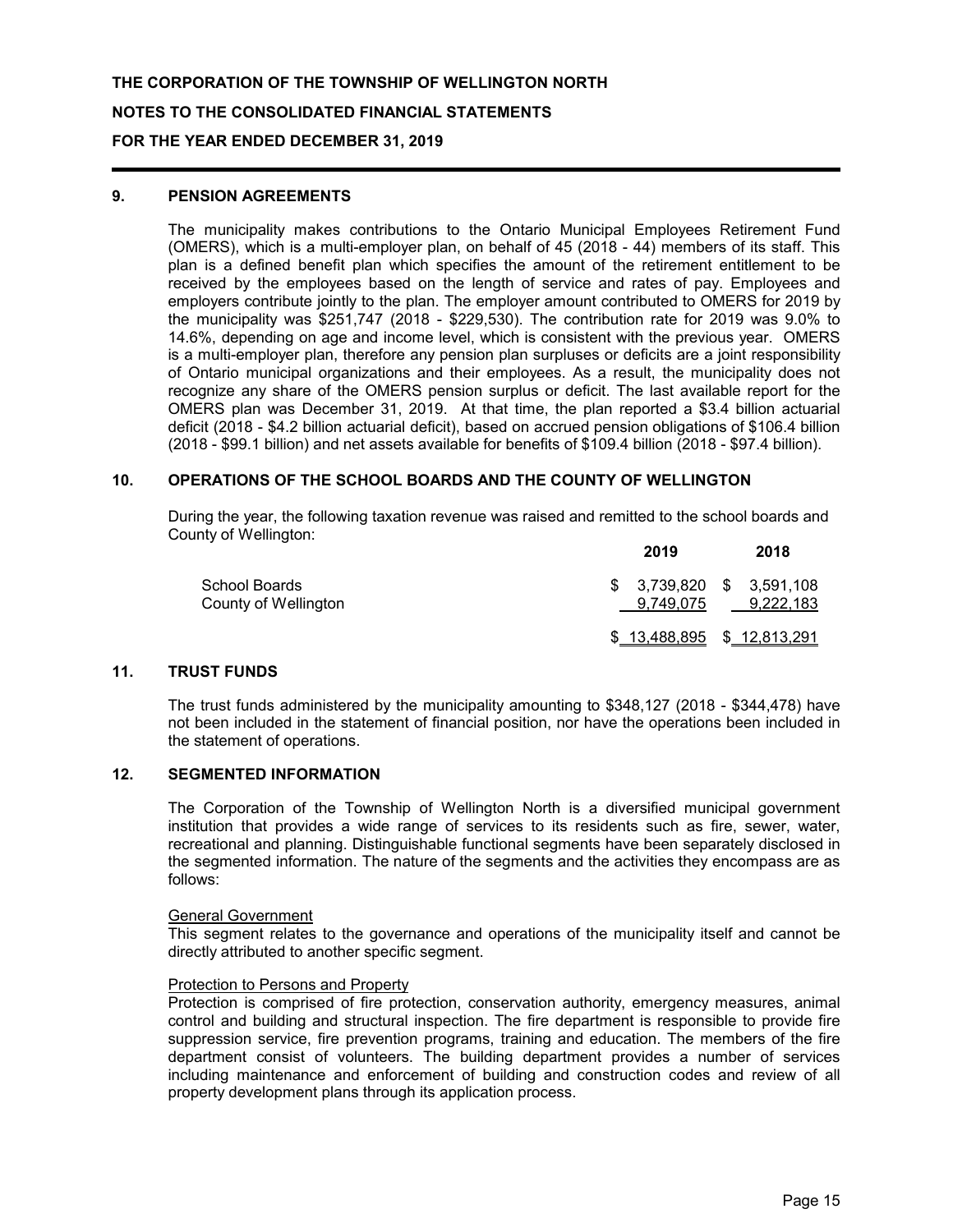#### **NOTES TO THE CONSOLIDATED FINANCIAL STATEMENTS**

#### **FOR THE YEAR ENDED DECEMBER 31, 2019**

#### **12. SEGMENTED INFORMATION** (continued)

#### Transportation Services

Transportation services is responsible for construction and maintenance of the municipality's roadways, bridges, parking areas and streetlights.

#### Environmental Services

This segment provides the municipality's drinking water, processes and cleans sewage and ensures the municipality's water systems meet all provincial standards.

#### Health Services

Health services includes contributions to the operations of local cemeteries.

#### Recreation and Cultural Services

This segment provides services meant to improve the health and development of the municipality's residents. The municipality operates and maintains parks, arenas, a swimming pool and community centres. The municipality also provides recreational programs.

#### Planning and Development

This segment is responsible for planning and zoning, including the official plan. This service area also includes tourist information and promotion, economic development, business improvement area and drainage.

#### **13. SUBSEQUENT EVENT - INTERRUPTION OF OPERATIONS**

Subsequent to year end, the impact of COVID-19 in Canada and on the global economy increased significantly. The global pandemic has disrupted economic activities and has resulted in the Town implementing a closure of non-essential programming and services. Although the disruption from the virus is expected to be temporary, given the dynamic nature of these circumstances, the duration of business disruption and the related financial impact cannot be reasonably estimated at this time. This may impact the timing and amounts realized on the Town's assets and its future ability to deliver all programming.

#### **14. PRIOR PERIOD ADJUSTMENT**

During the 2019 audit, it was noted that Connecting Link assets formerly owned by the provincial government are now the property of the Township. There were expenditures on these assets in 2017 and 2018 which were not capitalized nor amortized. A prior period adjustment was recorded to adjust the following 2018 financial statement items:

| Increase in tangible capital asset cost, beginning of year:                     | \$<br>244,590 |
|---------------------------------------------------------------------------------|---------------|
| Increase in tangible capital asset additions during the year:                   | 1,350,505     |
| Increase in tangible capital asset accumulated amortization, beginning of year: | 9,211         |
| Increase in tangible capital asset amortization:                                | 110,516       |
| Decrease in transportation services materials expenses:                         | (1,350,505)   |
| Increase in accumulated surplus, beginning of year:                             | 235,379       |
| Increase in annual surplus:                                                     | 1,239,989     |
| Increase in accumulated surplus, end of year:                                   | 1.475.369     |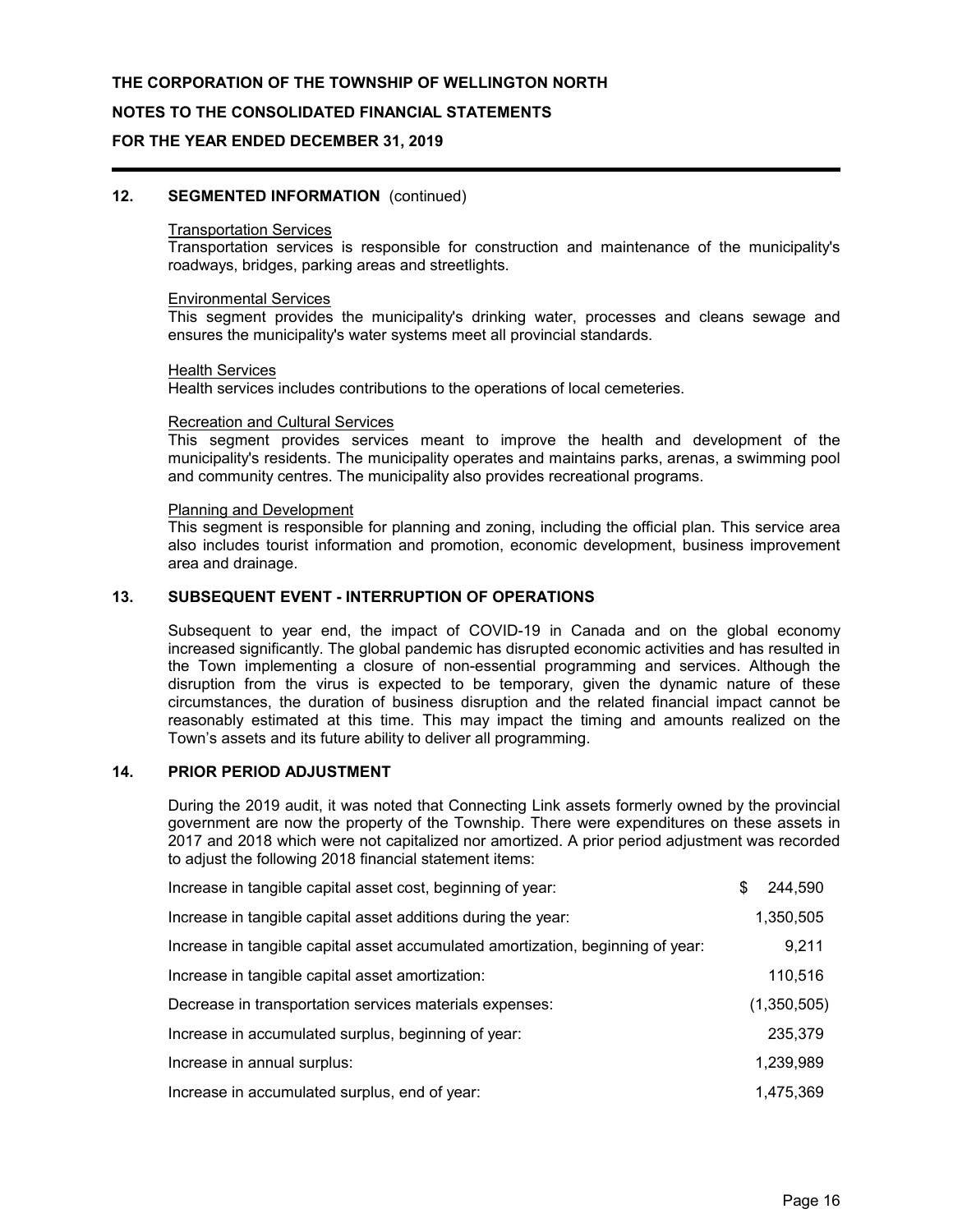### **SCHEDULE OF SEGMENTED DISCLOSURE** *Schedule 1*

## **FOR THE YEAR ENDED DECEMBER 31, 2019**

|                       | General<br>Government | <b>Protection</b><br><b>Services</b> | <b>Transportation</b><br><b>Services</b> | Environmental<br><b>Services</b> |     | Health<br><b>Services</b> |     | <b>Recreation and</b><br><b>Cultural Services</b> |               | <b>Planning and</b><br><b>Development</b> | 2019         | 2018<br>(note 14) |
|-----------------------|-----------------------|--------------------------------------|------------------------------------------|----------------------------------|-----|---------------------------|-----|---------------------------------------------------|---------------|-------------------------------------------|--------------|-------------------|
| <b>EXPENSES</b>       |                       |                                      |                                          |                                  |     |                           |     |                                                   |               |                                           |              |                   |
| Salaries and benefits | \$1.070.411           | 673.494<br>\$                        | $$^{\circ}$ 1<br>1,430,463               | 541.935<br>\$                    | \$  | 24,355                    | -\$ | 885.598                                           | \$            | 112.686                                   | \$4,738,942  | \$4,374,099       |
| Materials             | 509.963               | 556,340                              | 1,714,430                                | 1,343,909                        |     | 26,054                    |     | 815,425                                           |               | 308,057                                   | 5,274,178    | 4,433,605         |
| Contracted services   | 0                     | 0                                    | 0                                        | 468,560                          |     | 0                         |     | 0                                                 |               | 13,508                                    | 482.068      | 452,753           |
| Rents and financial   |                       |                                      |                                          |                                  |     |                           |     |                                                   |               |                                           |              |                   |
| expenses              | 90.130                | 0                                    | 0                                        | 0                                |     | 0                         |     | 0                                                 |               | 0                                         | 90,130       | 83,600            |
| Interest on long term |                       |                                      |                                          |                                  |     |                           |     |                                                   |               |                                           |              |                   |
| debt                  | 0                     | 0                                    | 35.450                                   | 111.109                          |     | 0                         |     | 6,362                                             |               | 0                                         | 152.921      | 217,961           |
| Amortization          | 87.945                | 181.252                              | 3,551,755                                | 1,131,996                        |     | 3,056                     |     | 391,819                                           |               |                                           | 5,347,823    | 5,104,210         |
| Other                 | .808                  | 153,754                              |                                          |                                  |     |                           |     |                                                   |               |                                           | 155,562      | 152,205           |
|                       | \$1,760,257           | \$1,564,840                          | \$6,732,098                              | \$3,597,509                      | \$. | 53,465                    |     | \$ 2.099.204                                      | $\mathcal{S}$ | 434,251                                   | \$16,241,624 | \$14,818,433      |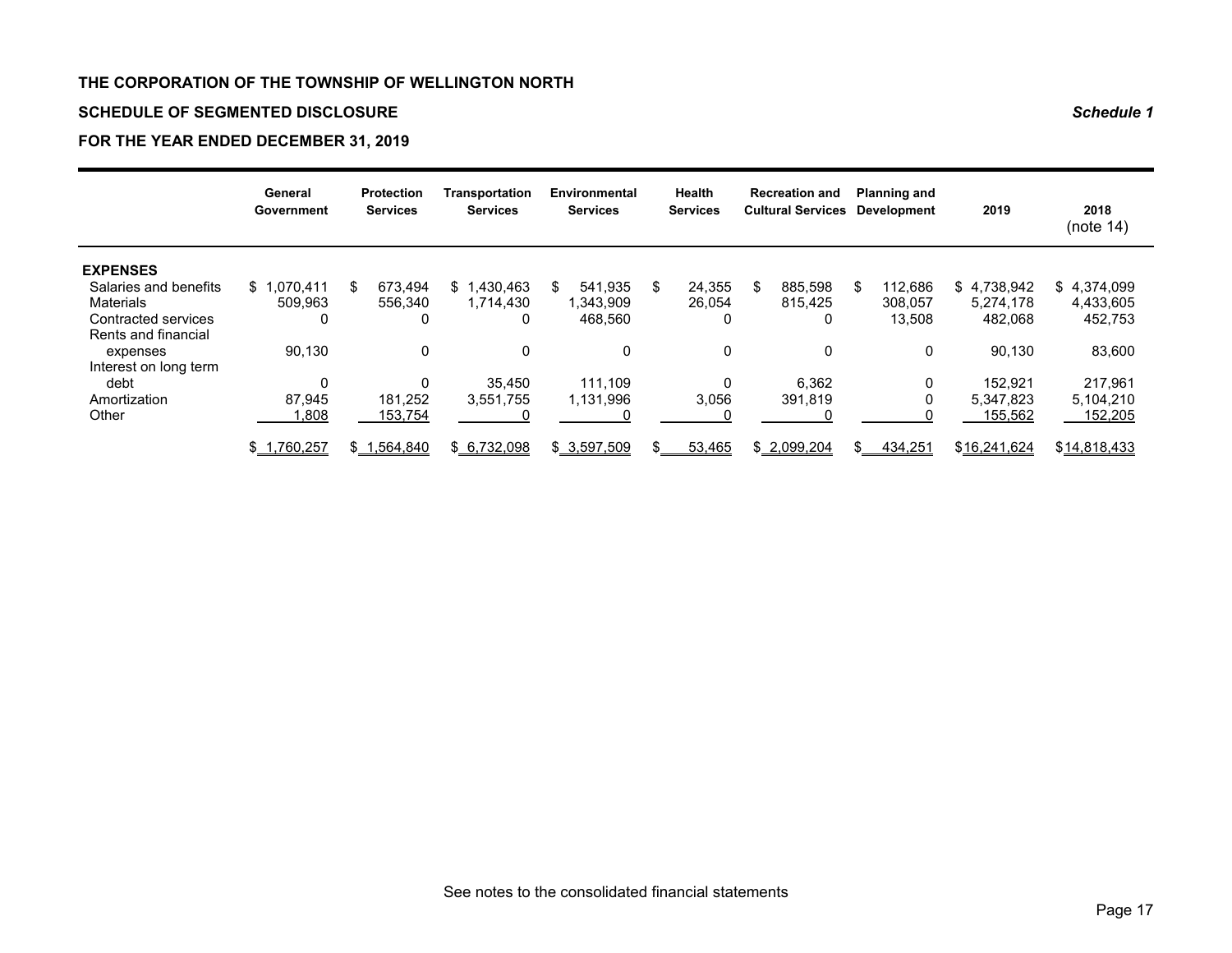#### **CONSOLIDATED SCHEDULE OF TANGIBLE CAPITAL ASSETS** *Schedule* **2**

#### **FOR THE YEAR ENDED DECEMBER 31, 2019**

|                                   | <b>Land and Land</b><br><b>Improvements</b> | <b>Buildings</b> | <b>Machinery</b><br>and Equipment | Vehicles         | Roads         | <b>Bridges</b><br>and Culverts | <b>Water and</b><br><b>Sewer Systems</b> | 2019          | 2018<br>(note 14) |
|-----------------------------------|---------------------------------------------|------------------|-----------------------------------|------------------|---------------|--------------------------------|------------------------------------------|---------------|-------------------|
| <b>COST</b>                       |                                             |                  |                                   |                  |               |                                |                                          |               |                   |
| Balance, beginning of year        | 5,311,643<br>\$                             | 19.056.638<br>\$ | \$<br>32,918,332                  | 8,332,016<br>\$  | \$137,607,472 | \$<br>496,665"                 | 32,002,123<br>\$                         | \$242,724,889 | \$235,865,571     |
| Additions during the year         | 6.849                                       | 313.275          | 634.171                           | 612.410          | 3.868.812     | 556,495                        | 2.848.472                                | 8.840.484     | 7.924.779         |
| Disposals during the year         |                                             | 0                | (141,196)                         | (269,794)        |               | (34, 618)                      | (58, 430)                                | (504, 038)    | (1,065,461)       |
| Balance, end of year              | 5,318,492                                   | 19,369,913       | 33,411,307                        | 8,674,632        | 141,476,284   | 8,018,542                      | 34,792,165                               | 251,061,335   | 242,724,889       |
| <b>ACCUMULATED AMORTIZATION</b>   |                                             |                  |                                   |                  |               |                                |                                          |               |                   |
| Balance, beginning of year        | 566,340                                     | 7,096,950        | 11,938,513                        | 3,919,485        | 94,051,772    | 3,072,794                      | 10,054,947                               | 130,700,801   | 126,347,712       |
| Amortization for the year         | 27,358                                      | 396,754          | 425,170                           | 435,624          | 3,045,863     | 191,822                        | 825,233                                  | 5,347,824     | 5,104,210         |
| Accumulated amortization          |                                             |                  |                                   |                  |               |                                |                                          |               |                   |
| on disposals                      |                                             | 0                | (141,196)                         | (269, 794)       |               | (34, 618)                      | (19, 546)                                | (465, 154)    | (751, 121)        |
| Balance, end of year              | 593,698                                     | 7,493,704        | 12,222,487                        | 4,085,315        | 97,097,635    | 3,229,998                      | 10,860,634                               | 135,583,471   | 130,700,801       |
| <b>NET BOOK VALUE OF TANGIBLE</b> |                                             |                  |                                   |                  |               |                                |                                          |               |                   |
| <b>CAPITAL ASSETS</b>             | 4,724,794                                   | \$11,876,209     | \$ 21,188,820                     | 4,589,317<br>\$. | \$44,378,649  | 4,788,544<br>\$.               | \$23,931,531                             | \$115,477,864 | \$112,024,088     |

The net book value of tangible capital assets not being amortized because they are under construction (or development or have been removed from service) is \$6,602,663 (2018 - \$2,280,065).

No contributed capital assets were recognized in the financial statements during the year.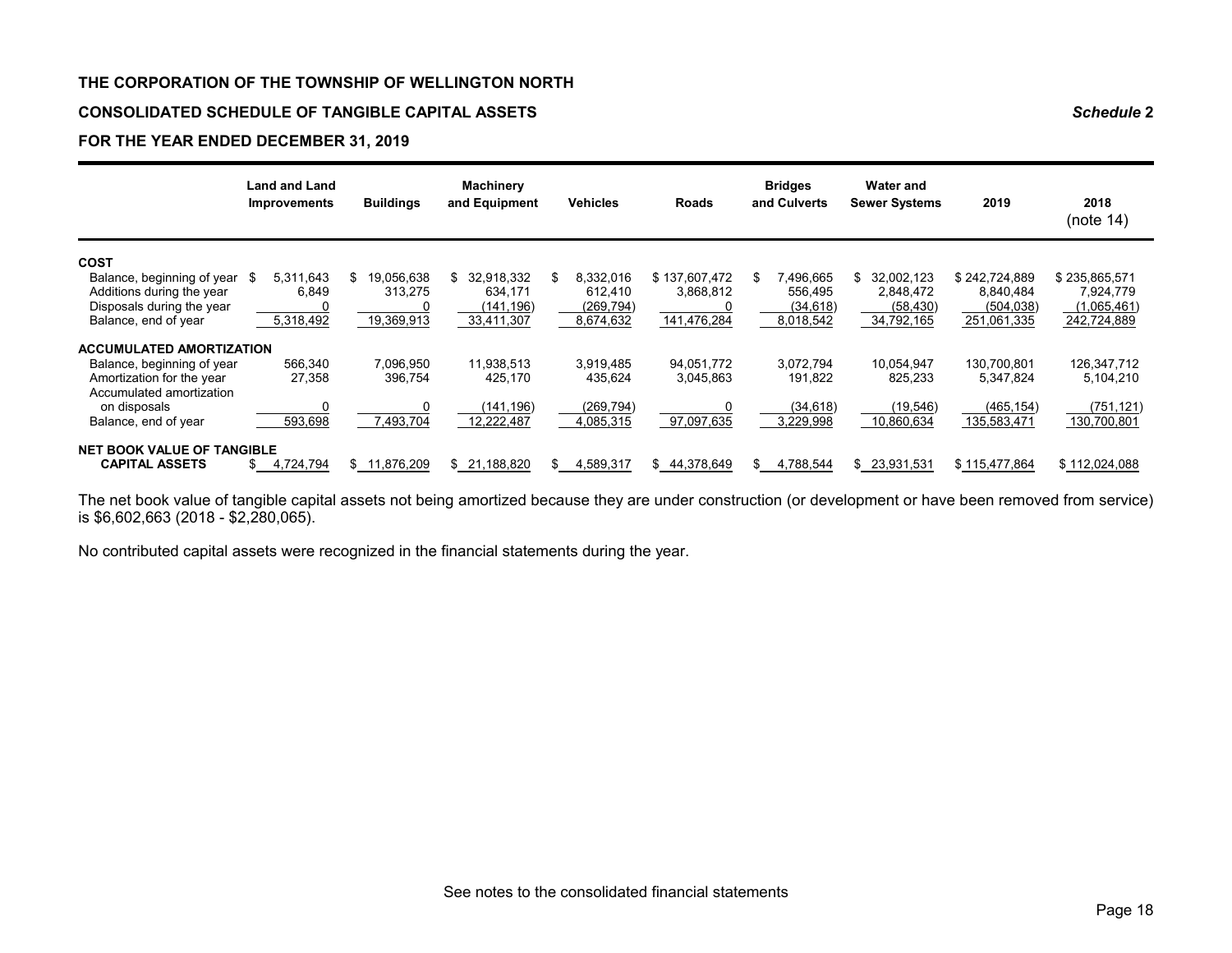#### **SCHEDULE OF ACCUMULATED SURPLUS** *Schedule 3*

**AS AT DECEMBER 31, 2019**

|                                                   | 2019          | 2018<br>(note 14) |
|---------------------------------------------------|---------------|-------------------|
| <b>SURPLUSES</b>                                  |               |                   |
| Invested in tangible capital assets               |               |                   |
| Tangible capital assets at cost less amortization | \$115,477,864 | \$112,024,088     |
| Unexpended capital financing                      | 8,914,039     | 876,824           |
| Capital assets financed by long term debt and     |               |                   |
| to be funded in future periods                    | (2,289,198)   | (3,589,243)       |
|                                                   | 122,102,705   | 109,311,669       |
|                                                   |               |                   |
| General surplus                                   | 0             | 0                 |
| Investment in Wellington North Power Inc.         | 5,275,957     | 5,081,419         |
| Recreation, community centres and arenas          | 5,632         | 7,495             |
| Business improvement areas                        | 54,245        | 37,033            |
|                                                   | 127,438,539   | 114,437,616       |
| <b>RESERVE FUNDS</b>                              |               |                   |
| Capital purposes                                  | 11,587,510    | 18,347,090        |
|                                                   |               |                   |
| <b>RESERVES</b>                                   |               |                   |
| Working funds                                     | 1,574,824     | 1,594,780         |
| <b>Current purposes</b>                           | 353,926       | 285,926           |
| Capital purposes                                  | 22,640        | 106,640           |
|                                                   | 1,951,390     | 1,987,346         |
|                                                   | \$140,977,439 | \$134,772,052     |
|                                                   |               |                   |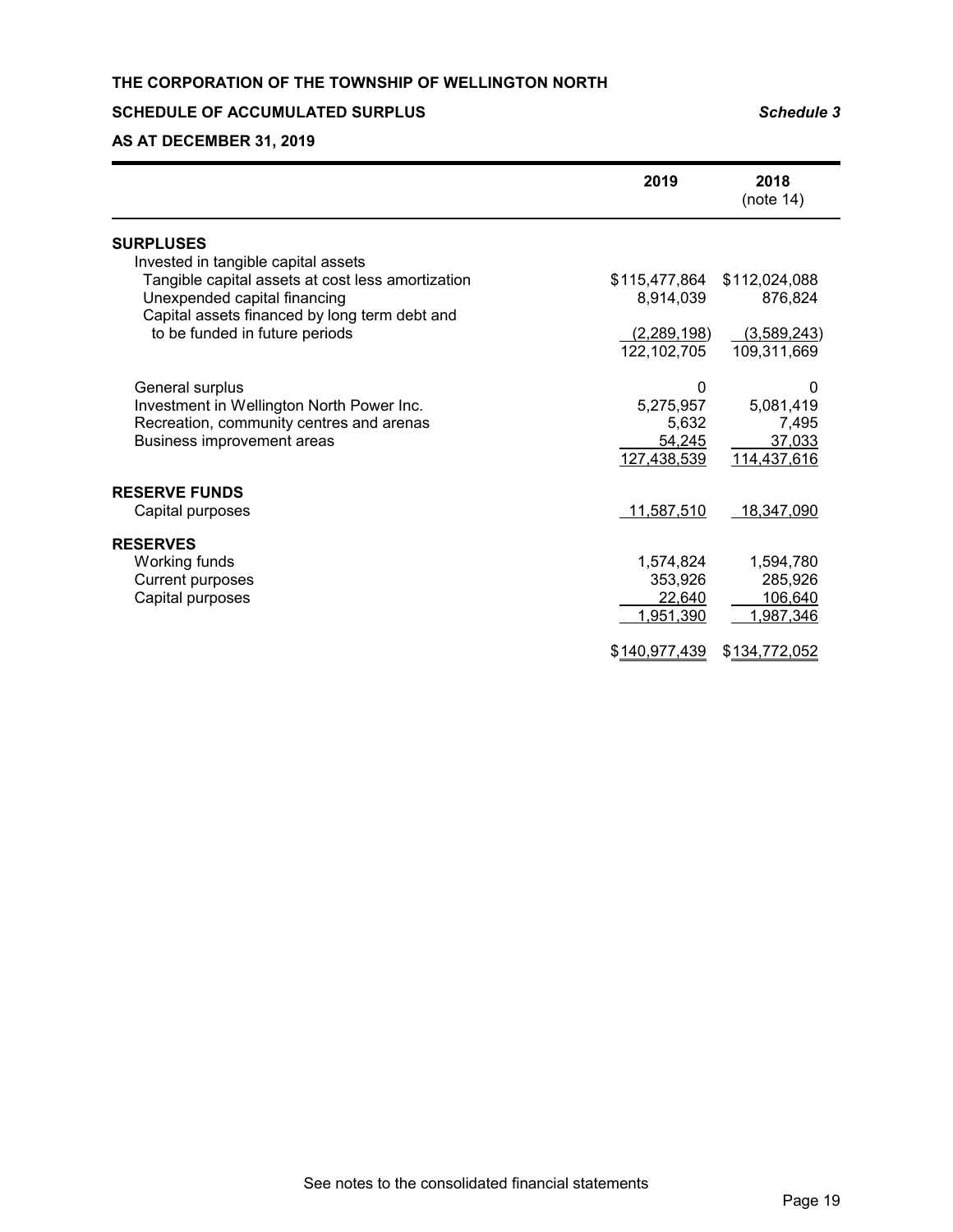

## **INDEPENDENT AUDITOR'S REPORT**

To the Members of Council, Inhabitants and Ratepayers of: The Corporation of the Township of Wellington North

#### **Opinion**

We have audited the accompanying financial statements of The Corporation of the Township of Wellington North trust funds, which comprise the statement of financial position as at December 31, 2019 and the statement of continuity for the year then ended, and notes to the financial statements, including a summary of significant accounting policies.

In our opinion, these financial statements present fairly, in all material respects, the financial position of The Corporation of the Township of Wellington North trust funds as at December 31, 2019 and the results of their operations for the year then ended in accordance with Canadian public sector accounting standards.

#### **Basis of Opinion**

We conducted our audit in accordance with Canadian generally accepted auditing standards. Our responsibilities under those standards are further described in the Auditor's Responsibilities for the Audit of the Financial Statements section of our report. We are independent of the The Corporation of the Township of Wellington North in accordance with the ethical requirements that are relevant to our audit of the financial statements in Canada, and we have fulfilled our other ethical responsibilities in accordance with these requirements. We believe that the audit evidence we have obtained is sufficient and appropriate to provide a basis for our opinion.

#### **Responsibilities of Management and Those Charged with Governance for the Financial Statements**

Management is responsible for the preparation and fair presentation of the financial statements in accordance with Canadian public sector accounting standards and for such internal control as management determines is necessary to enable the preparation of financial statements that are free from material misstatement, whether due to fraud or error.

In preparing the financial statements, management is responsible for assessing the trust funds' ability to continue as a going concern, disclosing, as applicable, matters related to a going concern and using the going concern basis of accounting unless management either intends to liquidate the trust funds or to cease operations, or has no realistic alternative but to do so.

Those charged with governance are responsible for overseeing the trust funds' financial reporting process.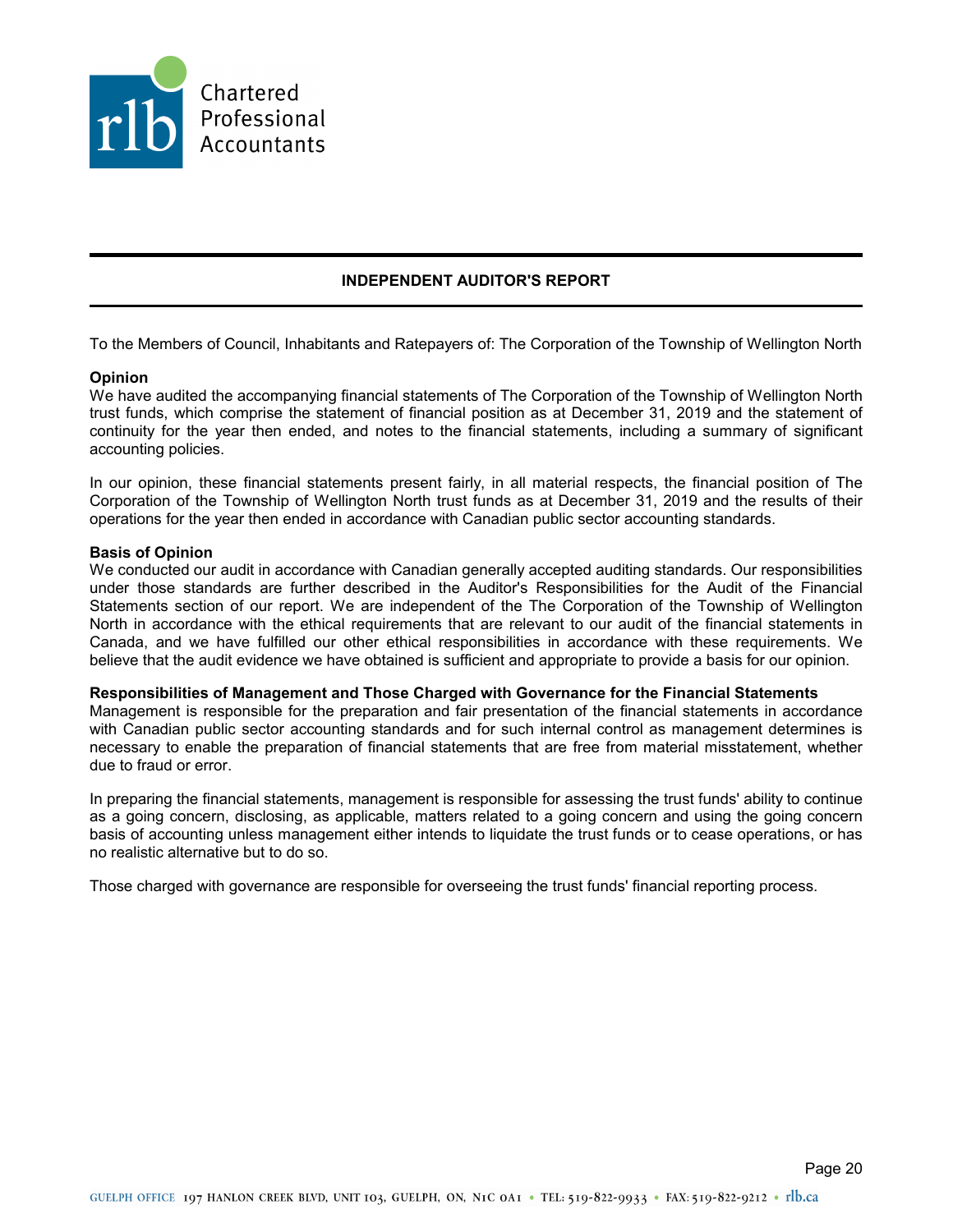#### **Auditor's Responsibilities for the Audit of the Financial Statements**

Our objectives are to obtain reasonable assurance about whether the financial statements, as a whole, are free from material misstatement, whether due to fraud or error, and to issue an auditor's report that includes our opinion. Reasonable assurance is a high level of assurance, but is not a guarantee that an audit conducted in accordance with Canadian generally accepted auditing standards will always detect a material misstatement when it exists. Misstatements can arise from fraud or error and are considered material if, individually or in the aggregate, they could reasonably be expected to influence the economic decisions of users taken on the basis of these financial statements.

A further description of the auditor's responsibilities for the audit of the financial statements is located at RLB LLP's website at: www.rlb.ca/additional-auditor-responsibilities. This description forms part of our auditor's report.

FAB LLP

Guelph, Ontario Chartered Professional Accountants June 22, 2020 Licensed Public Accountants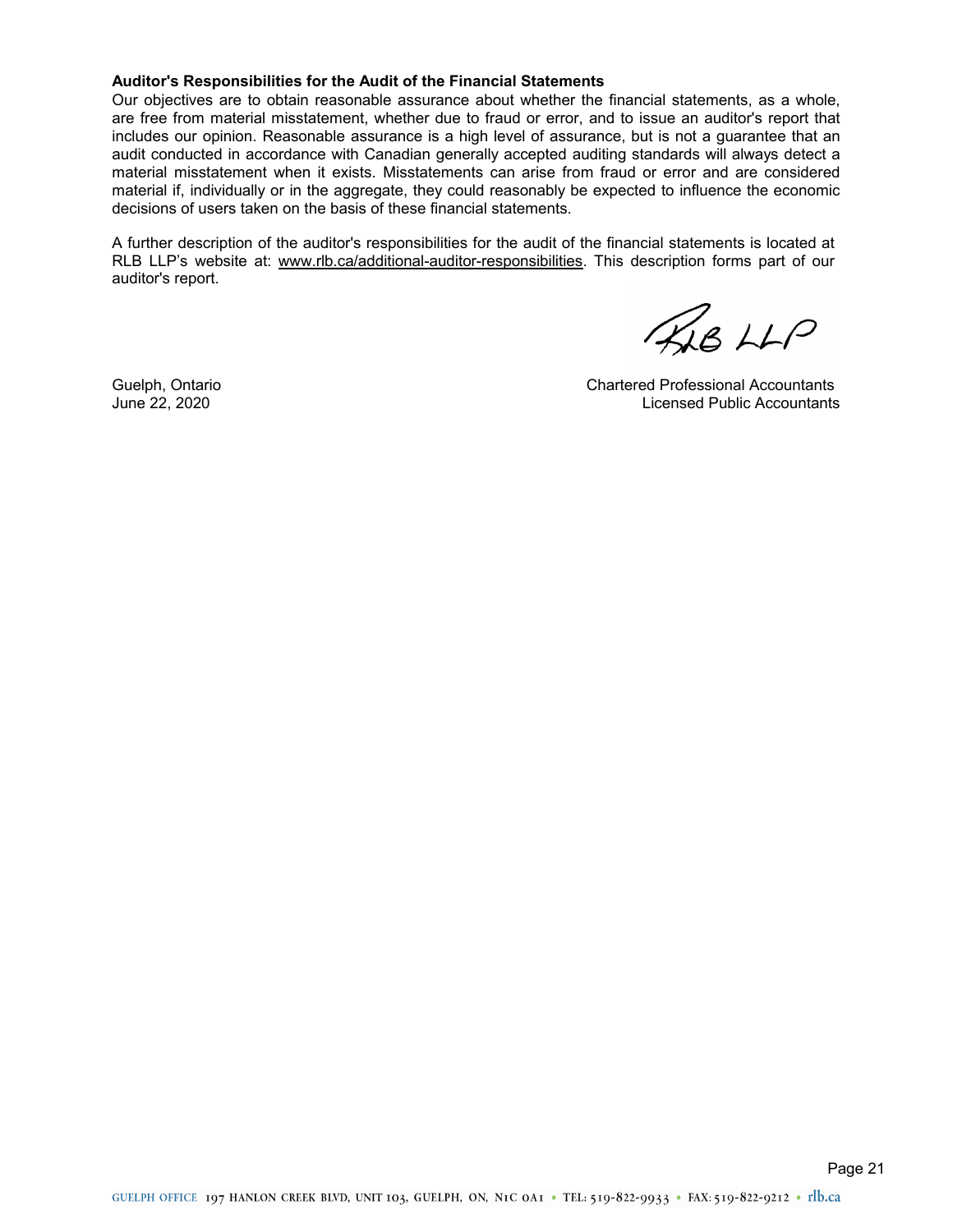## **THE CORPORATION OF THE TOWNSHIP OF WELLINGTON NORTH - TRUST FUNDS**

## **STATEMENTS OF FINANCIAL POSITION AND CONTINUITY**

## **AS AT DECEMBER 31, 2019**

|                                                                           | <b>Subdividers</b>                       | <b>Cemetery</b><br><b>Care and</b><br><b>Maintenance</b> | <b>History</b><br><b>Books</b> |  |
|---------------------------------------------------------------------------|------------------------------------------|----------------------------------------------------------|--------------------------------|--|
| <b>STATEMENT OF FINANCIAL POSITION</b>                                    |                                          |                                                          |                                |  |
| <b>Assets</b>                                                             | \$                                       | \$                                                       | \$                             |  |
| Cash                                                                      | 2,491                                    | 281,009                                                  | 8,315                          |  |
| Investments (note 2)                                                      | 0                                        | 68,732                                                   | 0                              |  |
| Due from Township                                                         | 0                                        | 4,065                                                    | 0                              |  |
|                                                                           | \$                                       | 353,806                                                  | $\frac{2}{2}$                  |  |
|                                                                           | 2,491                                    | \$                                                       | 8,315                          |  |
| <b>Liabilities</b><br>Due to Township<br>Deferred revenue (prepaid plots) | \$<br>0<br>$\overline{0}$<br>$\mathbf 0$ | \$<br>15,735<br>750<br>16,485                            | \$<br>0<br>$\overline{0}$<br>0 |  |
| <b>Fund balance</b>                                                       | 2,491                                    | 337,321                                                  | 8,315                          |  |
|                                                                           | \$                                       | 353,806                                                  | 8,315                          |  |
|                                                                           | 2,491                                    | $\frac{2}{2}$                                            | \$                             |  |
| <b>STATEMENT OF CONTINUITY</b>                                            |                                          |                                                          |                                |  |
| Fund balance, beginning of year                                           | \$                                       | 333,866                                                  | \$                             |  |
|                                                                           | 2,446                                    | \$                                                       | 8,166                          |  |
| <b>Receipts</b>                                                           | 45                                       | 6,072                                                    | 149                            |  |
| Interest earned                                                           | $\mathbf 0$                              | 2,255                                                    | 0                              |  |
| Share of plot sales                                                       | 0                                        | 1,200                                                    | 0                              |  |
| Monument fees                                                             | 45                                       | 9,527                                                    | 149                            |  |
| <b>Disbursements</b><br>Transfer to municipality for operating costs      | 0                                        | 6,072                                                    | 0                              |  |
| Fund balance, end of year                                                 | \$                                       | \$                                                       | \$                             |  |
|                                                                           | 2,491                                    | 337,321                                                  | 8,315                          |  |